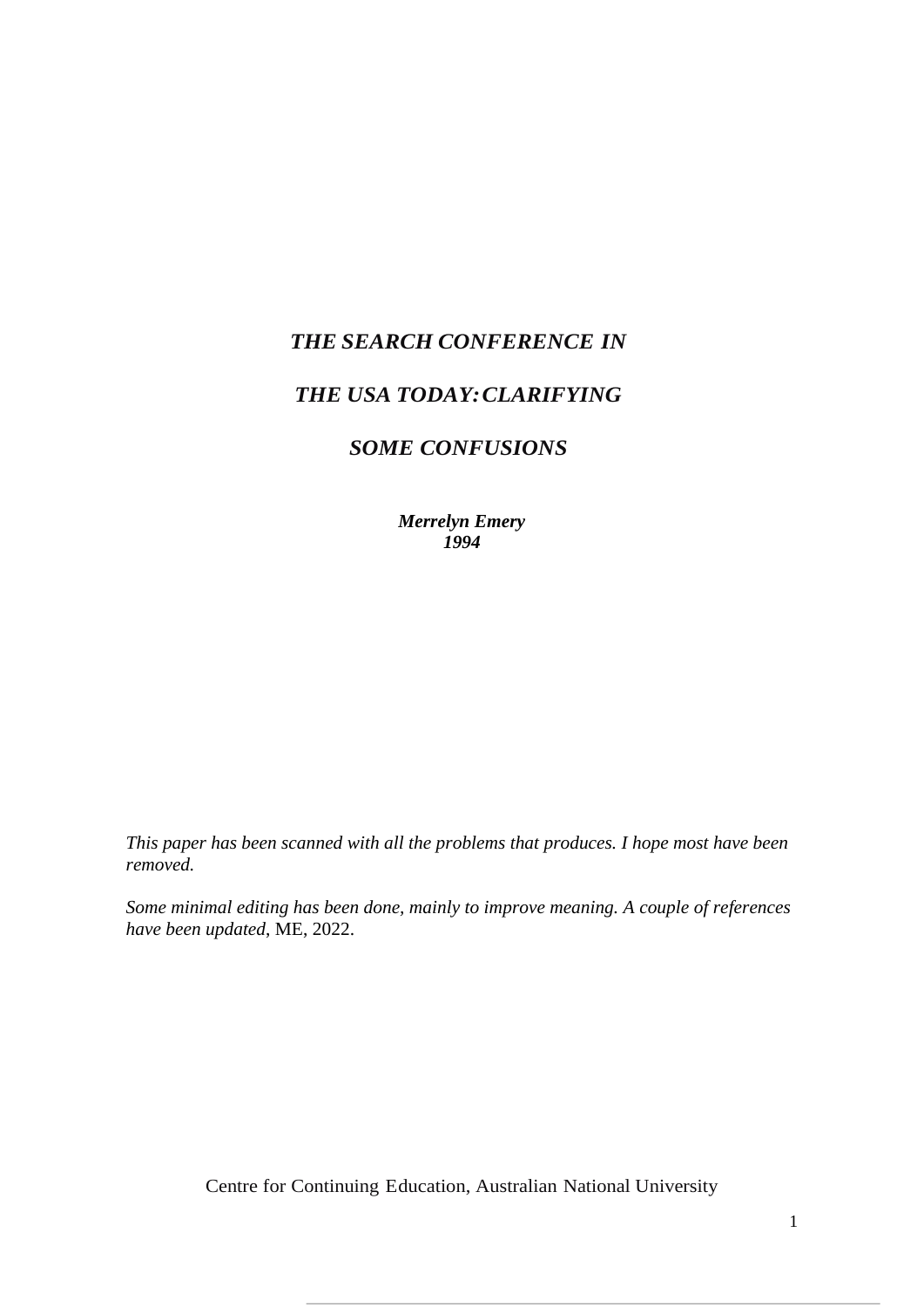# THE SEARCH CONFERENCE IN THE USA TODAY: **Clarifying some Confusions.**

The Search Conference since its invention in 1959, has been a unique method which is specified quite precisely by its theoretical framework. This framework is a practical one guiding overall design, internal structure in terms of the relationships between task, participants and designers and managers and the minute to minute management of the learning environment and process that is the Search Conference (SC). It is participative strategic planning whose goal is **ecological adaptation,**  between a system as defined and its broad social environment. Every aspect of the SC has been subjected to intensive and integrated action and conceptual research over many years. It is this development which provides its reliability and replicability. Nobody today would run a 1974 SC let alone a 1959 version. This history resulting in comprehensive training courses has been documented (Emery M, 1992,a; Emery M, 1993). I emphasize the theory of the SC as theory determines design and practice which determines dynamics which determines outcomes. Theory and design are more powerful than intentions. A few examples illustrate the relationship between different theories and outcomes. The choices for practitioners will become clear.

In the USA today there are several models of participative strategic planning in practice. They all go by the name of 'Future Search Conference', 'Search Conference' or just 'Search'. This is largely a result of Weisbord (1992). In his own words, "this book contains perhaps six strategic conference models" (p62). These models are in fact very different with different outcomes. A more accurate title would have been 'New Models for Participative Planning'. The open process of exchange of correspondence prior to publication did not have the expected outcome of clarification of the Search Conference (SC) and its delineation from the infinite range of participative events. Consequently there is confusion about the SC which is a distinct method with a specific theoretical base and accompanying set of practices. If a method employs other concepts and practices, they are by definition, not SCs. This paper sets out the major dimensions of the SC in the hope that there will be less confusion in the future.

The good news that the SC is an effective method of participative strategic planning has always been a two edged sword. From its immature form in 1959 (Emery and Trist, 1960) it underwent major development in Australia during the seventies (Emery M, 1974; 1976; Emery M & Emery FE, 1978; Emery M, 1982). It experienced extraordinarily fast and wide diffusion. But by the late seventies, many so called SCs were nothing more than exploitation of its good name. These non SCs frequently resulted in failures and bad experiences for participants. They almost destroyed its reputation as a unique and reliable method (Crombie, 1985, p3).

The SC also diffused into many countries including the USA. As is seen in Baburoglu & Garr (1992) SCs were running in the US early on and today, they are flourishing. The experience of those in the USA who are designing and managing SCs shows once again that it is a cross cultural tool. "After doing about 20 real SCs, we can find no cultural impediments to success" (Cebula & Rehm, 1994).

The following discussion highlights the major dimensions of the SC and compares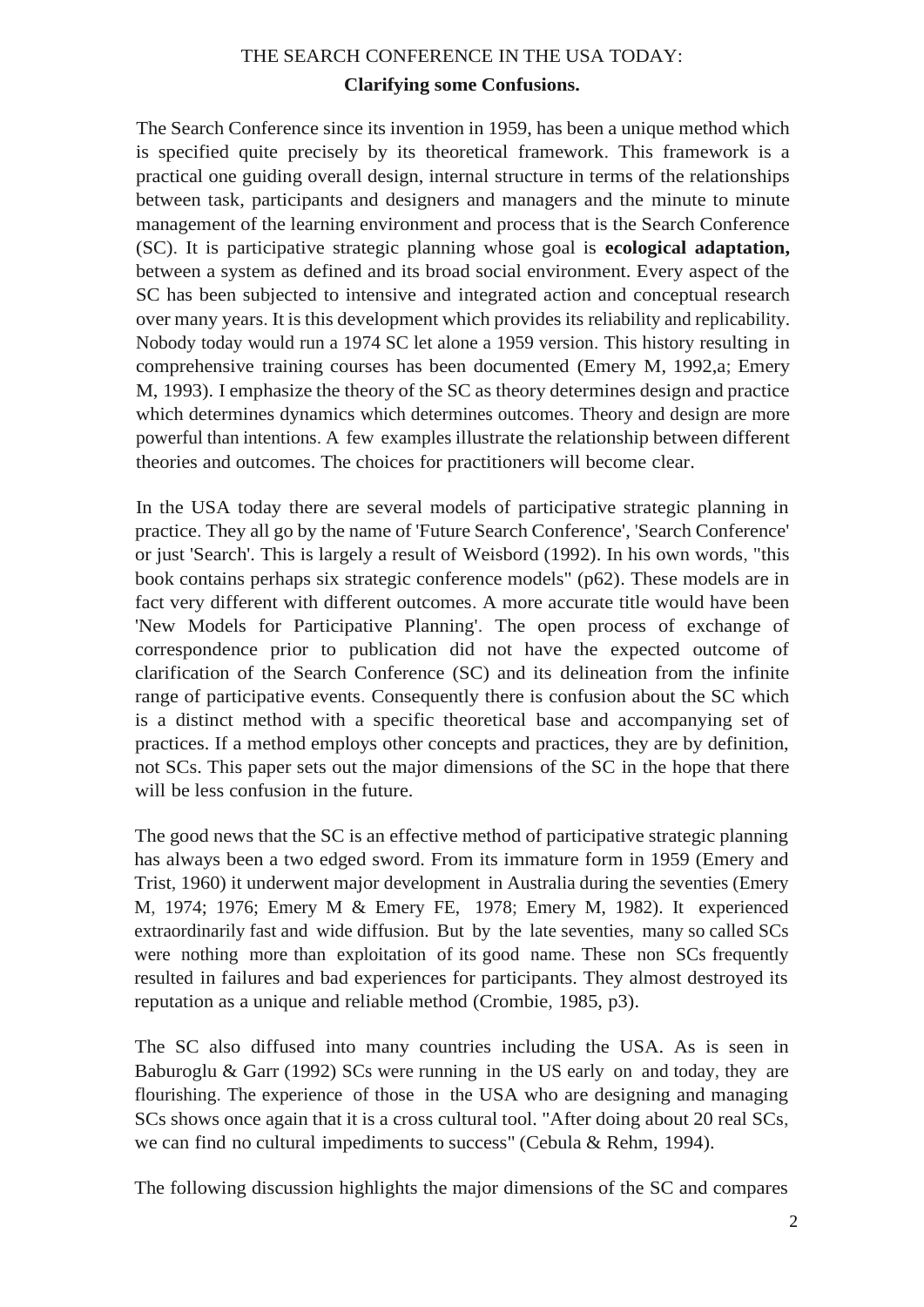them with other models which share some features but lack the internal integrity of the SC. Above all, the SC was the first method to focus on changes in the external environment as the critical element in establishing adaptation and retains this essential focus. In addition to providing a way to bring the dynamic environment under control, it also brings into being responsible learning and planning **communities,** committed to pursuing ideals for the benefit of all, realizing desirable futures in which all can share.

# **External Structure or Design**

The SC is a translation of the Open System into a design  $(L_{22}/L_{11})$  and process  $(L_{21}/L_{12})$ . (Emery M, 1992 a, pp330-1). Its characteristic funnel shape is the opposite of the bureaucratic pyramid.

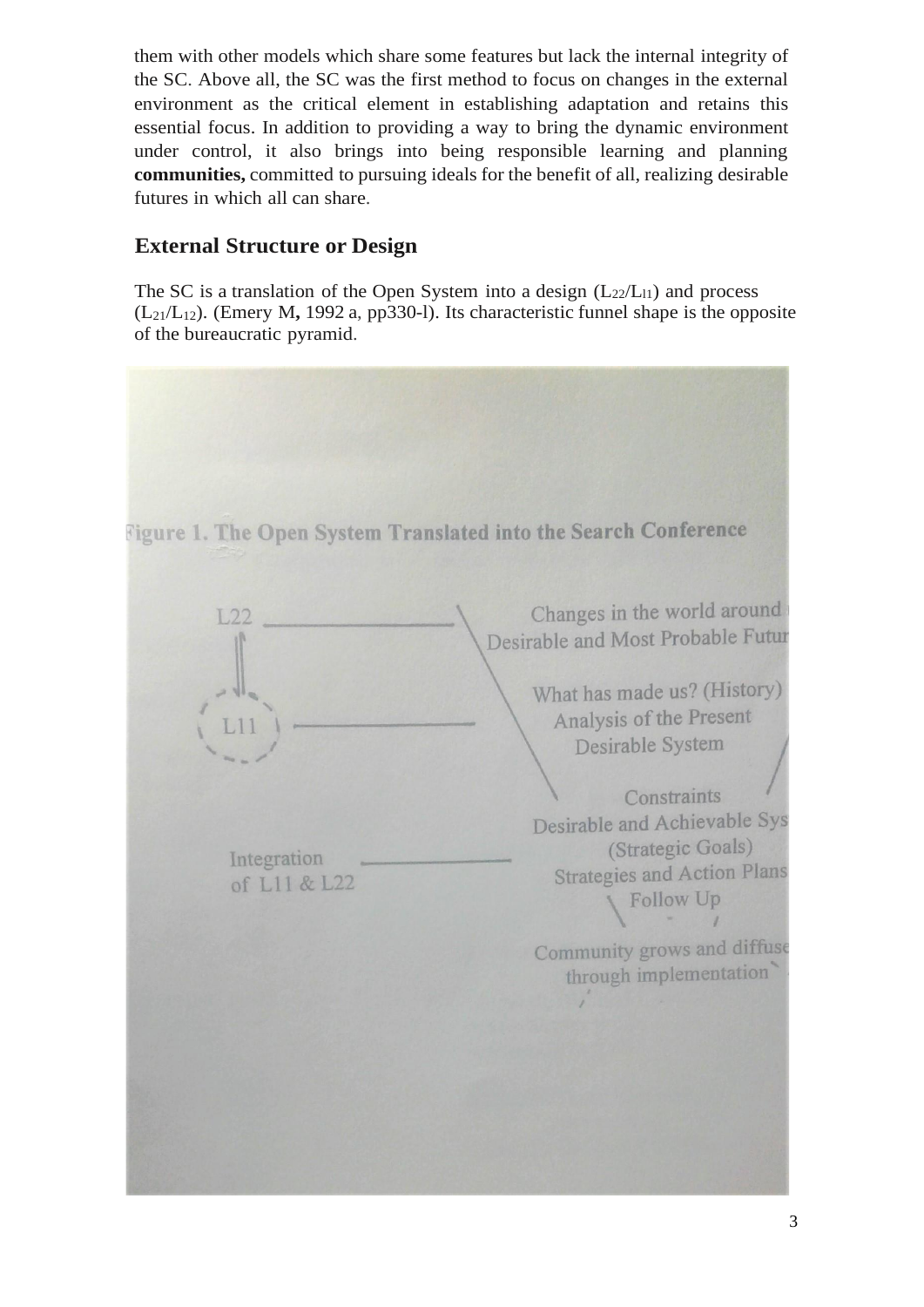This conceptual framework provides the characteristic external structure, guides flexibility and establishes **active adaptation** rather than "a vision for the future" a s c l a i m e d b y Bunker & Alban (1992, p584). For the Nebraska Children's Mental Health Search Conference (1994) the purpose was "to develop a shared commitment to specific action steps to build an integrated system."

Compare it with what I am calling the SRLW model, so called because it is the Schindler-Rainman & Lippitt design as used by Weisbord. The only modifications involve process rather than design, dropping small group facilitators and the skills training component (Weisbord, 1992, p41). While the original (Schinler-Rainman & Lippitt, 1992, p39-40) reviews the past of the community, the  $L_{11}$ , the SRLW lumps data about the  $L_{11}$ , the  $L_{22}$  and the individual, together into this review and renames it a SC rather than Collaborative Community Design.

**Table 1. Comparison of SC Design and the SRLW Model**

| <b>Search Conference</b>            | <b>SRLWModel</b>                    |
|-------------------------------------|-------------------------------------|
| The Future of XYZ                   | The Future of XYZ                   |
|                                     | (issue, company, community)         |
| $L_{22}$ , Data--> $L_{22}$ Futures |                                     |
| (past to future)                    |                                     |
|                                     | 1. Focus on the PAST:               |
|                                     | Milestones in society,              |
|                                     | self, sponsoring org(s)             |
| $L_{I1}$ , history of $XYZ$         | over--- decades                     |
| Analysis of present<br><b>XYZ</b>   |                                     |
| desirable future,                   |                                     |
| <b>XYZ</b>                          | 2 Focus on PRESENT, External Trends |
|                                     | Focus on PRESENT,                   |
|                                     | Intemal-Prouds/Sorries in our       |
|                                     | relationship to XYZ                 |
|                                     | 3 Ideal FUTURE Scenarios            |
|                                     | (done as skits)                     |
|                                     | 4 Identify Common FUTURES           |
| Integrate $L_{I1}$ & $L_{22}$       |                                     |
| for adaptation                      |                                     |
| Constraints                         | 5 Action Planning- In stakeholder,  |
| <b>Action Plans</b>                 | functional and/or voluntary groups  |
| in                                  |                                     |
| community                           |                                     |
| task forces                         |                                     |

As we see in Figure 1 and Table 1, the SC consists of an indeterminate number of tasks and questions guided by the conceptual framework, e.g. there may or not need to be a task environment analysis, a history session, an elaboration of system analysis, a probable future of the system, etc. Weisbord and Janoff (1994) by contrast "have closed on Five Tasks" (pl). At this level of design or external structure, we see immediately that we are dealing with incompatible entities. The SRLW model is based not on the open system but on linear time. It makes no allowances for the idiosyncracies of a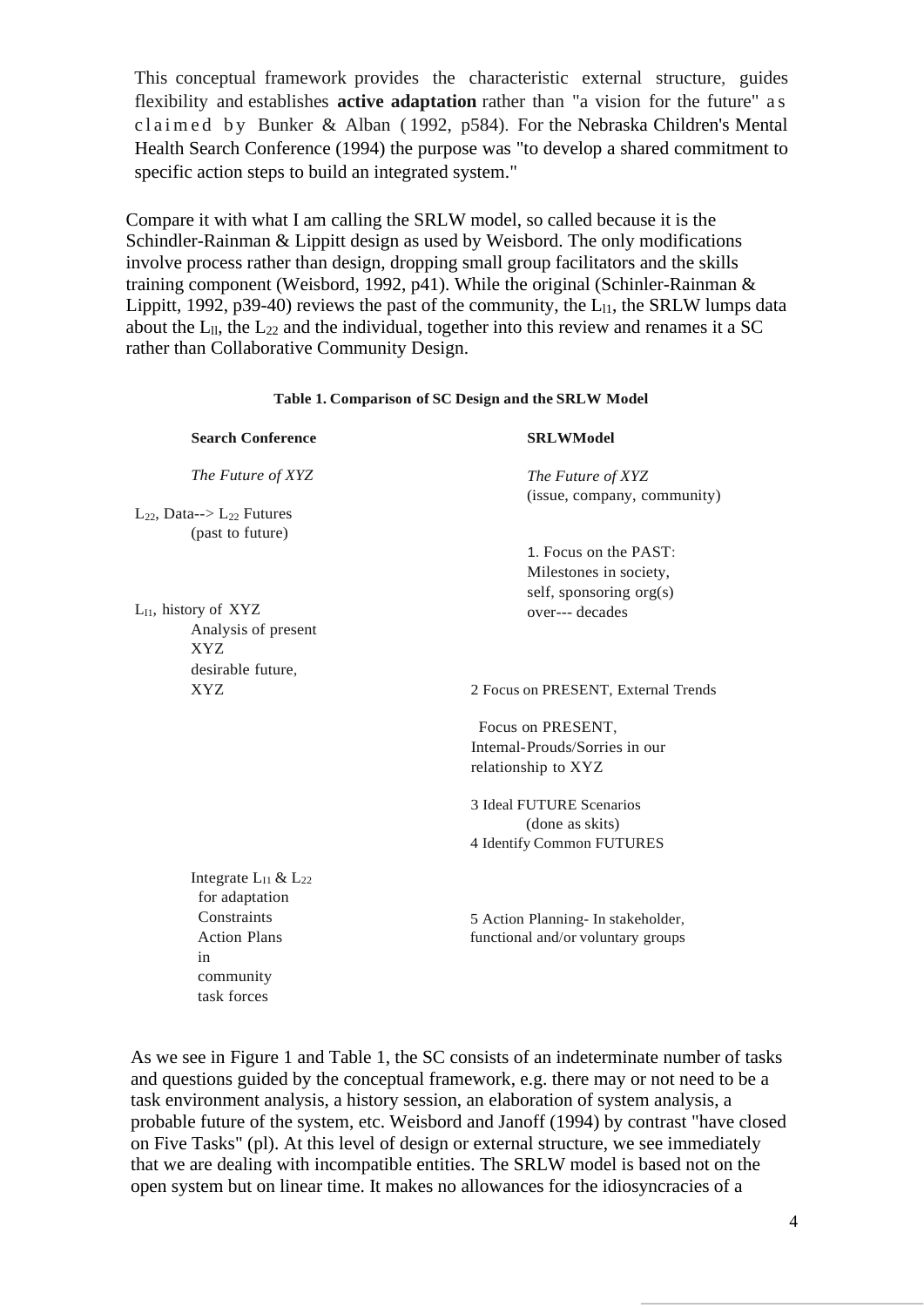system in an objective ordered environment with a changing informational structure. This design by definition then is not a SC.

There is confusion about time and concepts. Weisbord (1992, p63-4) states with my emphasis added: "Your experience, right back to Barford, is that this agreement is more probable when we start with the global situation-**present and future** .... By contrast ,... several of us...start with a review of the **past**...(But) "Starting with an open-ended global history (our legacy from Barford) strikes me as the heart of the matter" of the difference between Searches and participative conferences. Making matters worse, Crombie (1985, 1992) presents a linear time model but his design (1992, p256-7) shows the conceptual model, simply putting the  $L_{11}$  history before the  $L_{22}$ . He did not mix  $L_{11}$  and  $L_{22}$ .

#### **Focusing on the L22**

As Table 1 also makes clear, the SC is concerned to understand the  $L_{22}$ , the 'extended social field of directive correlations' (Emery & Trist, 1965). The L<sub>22</sub> *cannot* be reduced to "technological and economic 'turbulence" (Weisbord, 1992, p2). Its shifts and discontinuities are mainly those of values.

Nor is it the business or task environment of any particular system as understood by Cumming (1992, p378). It is everything outside the boundary of the system. The SC uses a two step process to achieve understanding and clarity. Firstly it collects data about events in the L22 over the last five to seven years. These are 'the embryos of social change' (Emery F, 1967). This data is then analysed and synthesized into both 'most probable` and 'most desirable' futures for the time frame of the plan. Focusing on the L22 distinguishes the SC from many other forms of strategic planning and is responsible for its effectiveness in establishing adaptation between environment and system. Models which do not focus on the  $L_{22}$  as a constant reality influencing our lives and plans are not SCs.

"My personal preference is not to have a group brainstorm of global trends as an opening activity, finding it more cognitive and passive an exercise that I like (so I invented an alternative I could run with more enthusiasm)" (Weisbord,1992, p385). "The process is calculated to throw participants into a form of chaos through data overload" (Bailey & Dupres,1992, p513). Sometimes no time frame is put on the probable future of the world which makes it by definition impossible to project a valid 'most probable future'. Without it, there is no benchmark against which the system can plan or practice active adaptation.

But SRLW's second task, external trends operating in the present is also data about the  $L_{22}$ . Separating the past  $L_{22}$  from the present only further lowers the probability attached to the 'most probable future' of the world. The use of 'mind maps' makes the real purpose obvious. "We confront the complexity, affixing colored dots to trends we consider important. This is NOT a poll to set priorities, but rather to stimulate dialogue. Each person has to encounter all the issues and own the trends they feel passionate about. Everybody touches the map" (Weisbord & Janoff, 1994). Rather than hard, objective data, the  $L_{22}$  becomes a vehicle for a human relations encounter.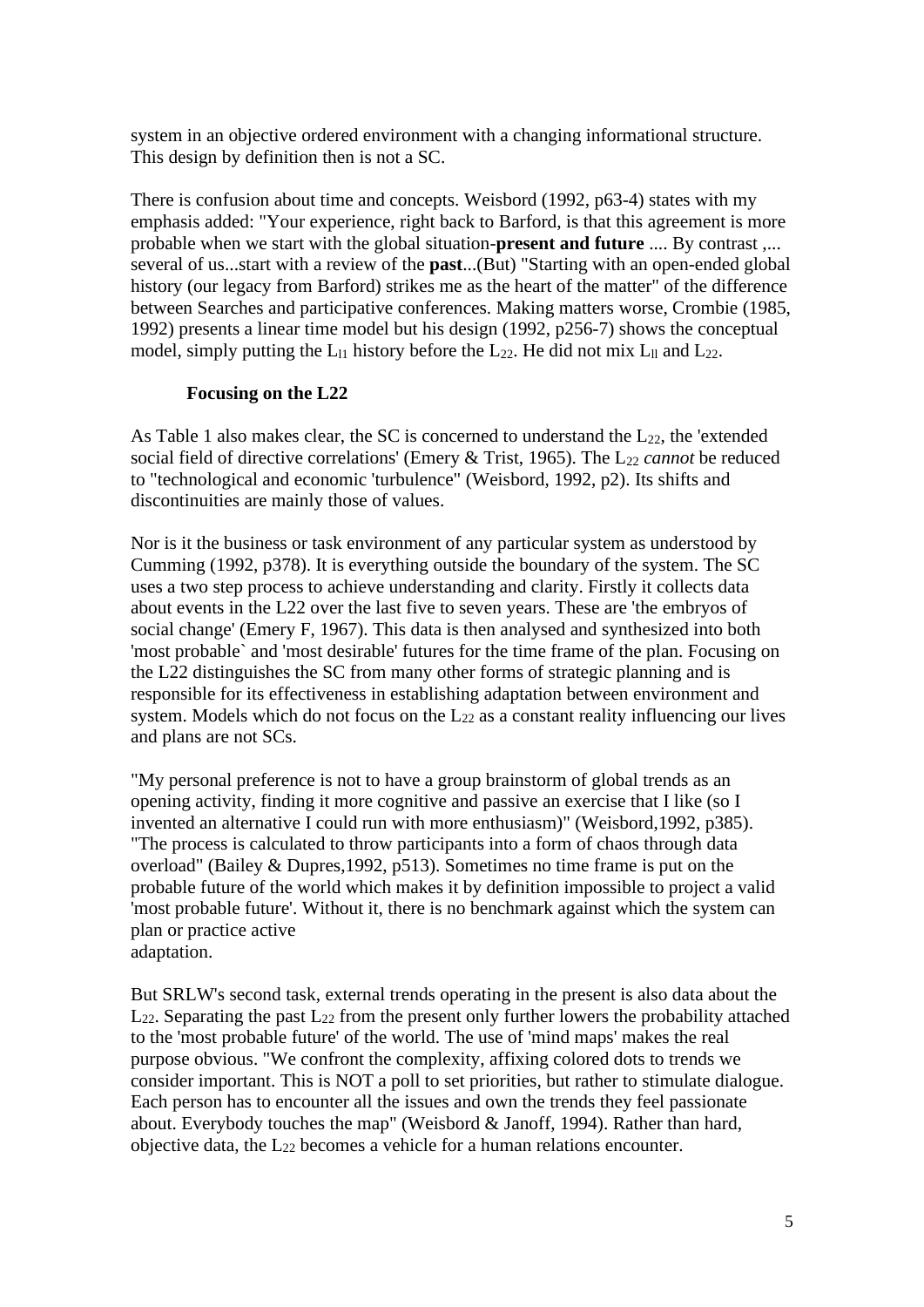Strategic planning via the SC follows Emery and Trist (1965) where the  $L_{22}$  was conceptualized in its own right. The Type IV environment and its demands for understanding of its nature and direction led us to develop processes to precisely map and monitor the  $L_{22}$  as the basis for the adaptive relation between  $L_{22}$  and any unique  $L_{11}$ . The SRLW model resides in the Bertalanffy era (1950). It cannot produce effective strategic planning in a Type IV environment. It is noteworthy that 'open system' does not appear in the index to **Discovering Common Ground.**

Ignoring the  $L_{22}$  also destroys the most fundamental basis for the establishment of common ground. This is discussed in more detail below.

### **Focusing on the L<sup>11</sup>**

After dealing with the  $L_{22}$  as a distinct entity, the SC proceeds to make a similarly thorough examination of the system. Firstly we have a dramatic unfolding of events as the community tells itself and relives its history through the events and changes which have formed it. The Nebraska Mental Health System (NMHS) traced its history through milestones and stories from the first Department of Psychiatry at University of Nebraska. Secondly the SC analyzes the present  $L_{11}$  through a comprehensive process. The NMHS considered nine items to be kept, eighteen to drop and seventy two to be created. These items covered every possible dimension of the system, its culture and consumers. A SC community expends considerable effort making sure that it understands the system, itself, before it decides on its Most Desirable Future. This final process usually includes small group work for validation of commonalities, negotiation and rationalization of conflict before agreeing a set of strategic goals.

Models which obliterate the clarity and rigour applied to understanding the  $L_{11}$  do not meet the specifications of a SC. Clarity is lost when the history of the  $L_{11}$  is mixed with  $L_{22}$  and personal data. The imposition of a mechanistic artefact, the decade, also damages its intrinsic flow. Instead of oral history, individuals write items into boxes. For analysis, stakeholders make lists of their 'prouds' and 'sorries' in their relationship to the  $L_{11}$ . This provides a very narrow base for analysis and in addition, tells us that it may include a view from outside the system. This major difference of who attends is discussed below.

Such a process precludes probable identification of the system's essential character and continuities. Underlying it is an implicit theory that systems are nothing more than aggregates of individual perceptions and feelings which denies the notion of a wholeness governed by a system principle. Wesee here the emphasis on personal autonomy rather than a developing sense of system.

The Ideal Scenario as substitute for the Desirable System is a dream only, divorced from any agreed information about the system. Using skits etc, makes clarity difficult and requires additional processing before a Common Future can emerge. After a SRLW event in a small community in New Mexico which was searching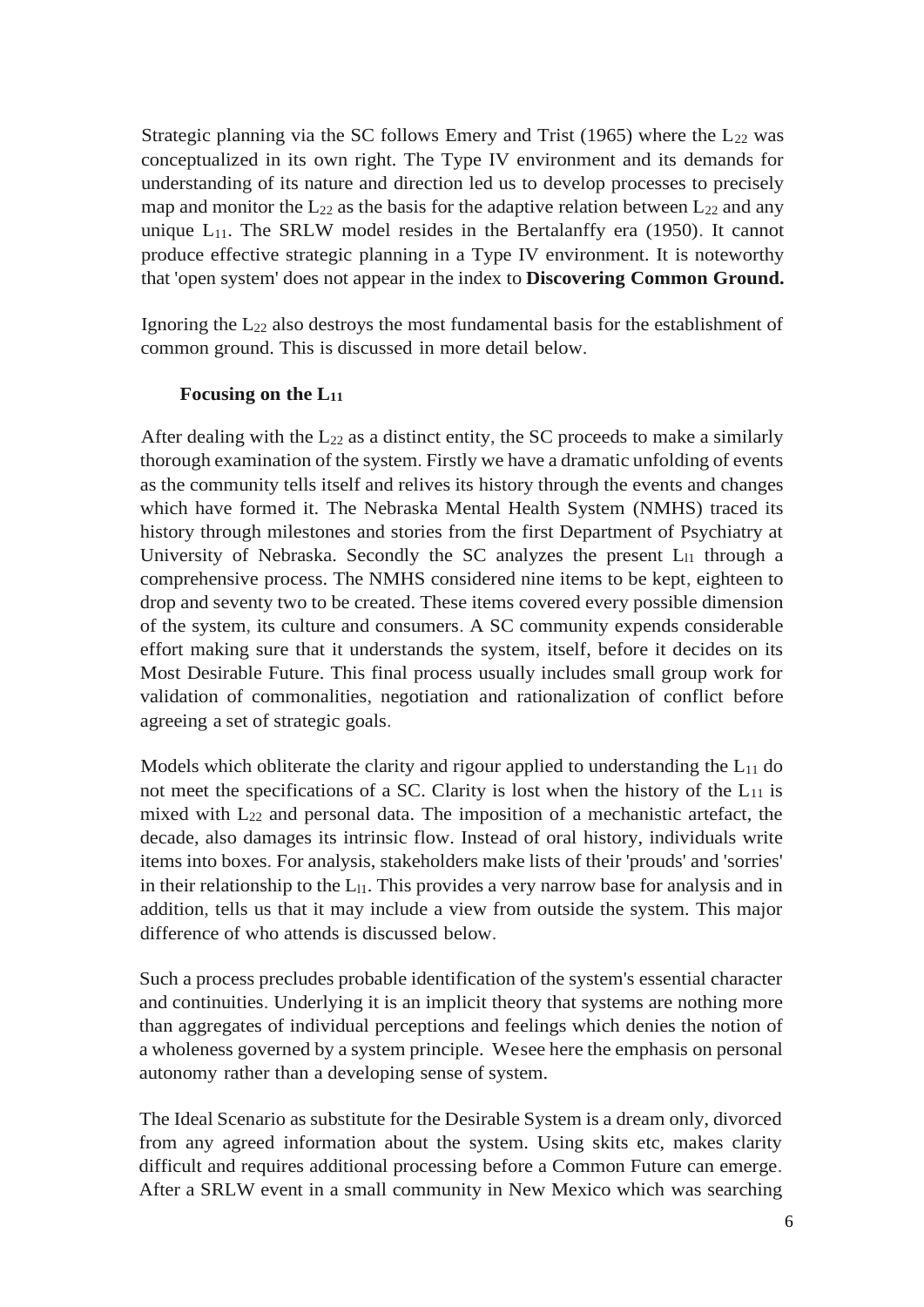for regional economic development, nobody seemed clear about goals at all. The committees formed after the event clarified some but they then tended to be seen as committee rather than community goals. This generated further conflict. Bailey & Dupre (1992, p519) provide another example. "Many people left the conference feeling confused and unclear."

#### **Focusing on Action Planning**

Roughly one third of the time in a SC is allocated for integration of  $L_{22}$  and  $L_{11}$ , that critical segment which formulates a unique adaptation. It includes major constraints and plans to deal with them, possible reconsideration of the 'desirable future' in terms of its achievable within the time frame and action planning which is by far the most consuming component. As a normal SC is 24-28 hours working time, two days and two nights, there is about eight hours for phase three. But at this point in the SC, the **community** is self managing and the task forces self selected around one of the community's strategic goals spend as much time as they need to develop plans. They are committed because they are developing plans for **their**  future and they are working on behalf of the whole SC community. In the NMHS example and both of the following complementary SCs, detailed action plans were developed, both short and long term for each strategic goal including plans for overcoming constraints, identifying those responsible for implementing, others who need to be involved, the contact person, milestones for the implementation timeline, the communication to others in NMHS. Each SC also agrees detailed 'next steps'.

In comparison, the SRLW model only sometimes generates "committed action plans" (1992, p64) although "every design concludes with action planning" (p63). Weisbord and Janoff (1994) specify that action planning should be a 'session' of 3- 4 hours out of a total of 16-18 hours. As part of 'current reality', stakeholders have already described "what they are doing now about key trends and what they want to do in the future" (Weisbord and Janoff, 1994). This latter is a form of quasi action planning inserted before a future is agreed and again, left hanging in the form of unprocessed lists. The picture is one of segmented authority reinforcing the current power structure. This was clearly the case in the New Mexico example. Very little time had been left at the end for **community based** action planning.

But there is another serious problem with action planning in the SRLW model. It involves the question of who is in a position to take responsibility for the future of the system and is dealt with in the section on the design principles.

#### **Personal History?**

The SC is designed and managed for building learning and planning communities such that through diffusion, the whole system itself learns how to practice active adaptation. Searching mobilizes the *ideals* held in common by all humans rather than values (Emery F, 1977). The SC is designed as an econiche for experiencing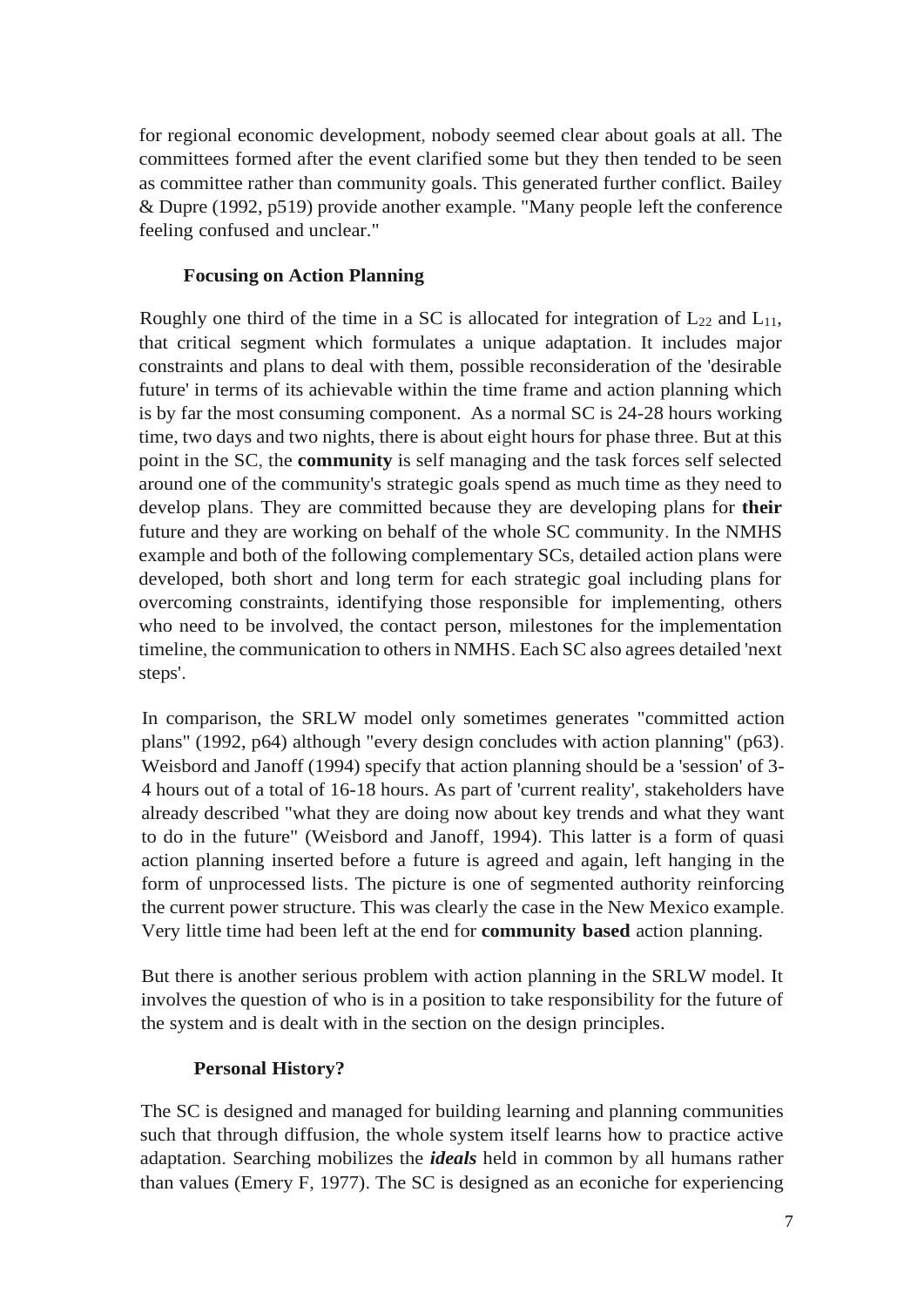ideal seeking. Other models focus substantially on individual selves and explicit values, e.g. Briggs, 1992.

The power of participative methods involves a way "that is more structural than interpersonal...The starting place is NOT relationships with each other. It is our joint relationship to the wider world...The entire open system" (Weisbord, 1992, pl0-11). But SRLW moves the focus substantially from task to interpersonal. Individual participants and their histories share equal weight in the first session along with the world and the system. "This may reflect my bias as citizen of a highly individualistic culture. Or it may reflect a broader human need to validate ourselves and be validated" (Weisbord, 1992, p65). By putting the self and theatrical performances on centre stage, the SRLW model invites narcissism. This reflects a particular conception of people (See below).

The history of the self and explicit values are irrelevant in a SC as it is about changing the future of systems. The 1960s was the largest demonstration in history that simply saying values or changing personal behaviour was ineffective at making long term system change (Gottlieb, 1987).

However, there is more than a little confusion in this whole area. "We find that integrating personal and focal issue histories with global data at the start helps people reorganize their experience in a way that is not all cognitive" (Weisbord, 1992, p64). He then quotes as 'personal data' the example of Axelrod's fresh water fishing where "many of the men talked with great emotion about what fishing meant to them as children-a place and a time alone with their fathers" (1992, p285). This sounds identical to what happens in a SC history session where people relive the history of the system that is the focus of the SC with all the emotion and meaning that it contains. It is far removed from individualism. Cebula  $\&$  Rehm (as above) mention a case of a follow up SC where in the preparatory phase, previous participants told them that it was the history of the system that had been important, not their personal stories.

We also note in the above that Weisbord appears to be separating cognition from affect. This is mechanistic psychology, contrary to the open systems view of people which informs SC practice. "The human being confronts the world as a unitary totality" (Tomkins, 1992, p8).

# **Internal Structure and Process**

Confusion about internal structure and process are equally if not more pronounced than those at the external design level. The SC derives its great power and consistency from the integrated use of the second organizational design principle, the second educational paradigm of ecological learning, the Creative Working Mode and influential communication (Emery M, 1992a & b).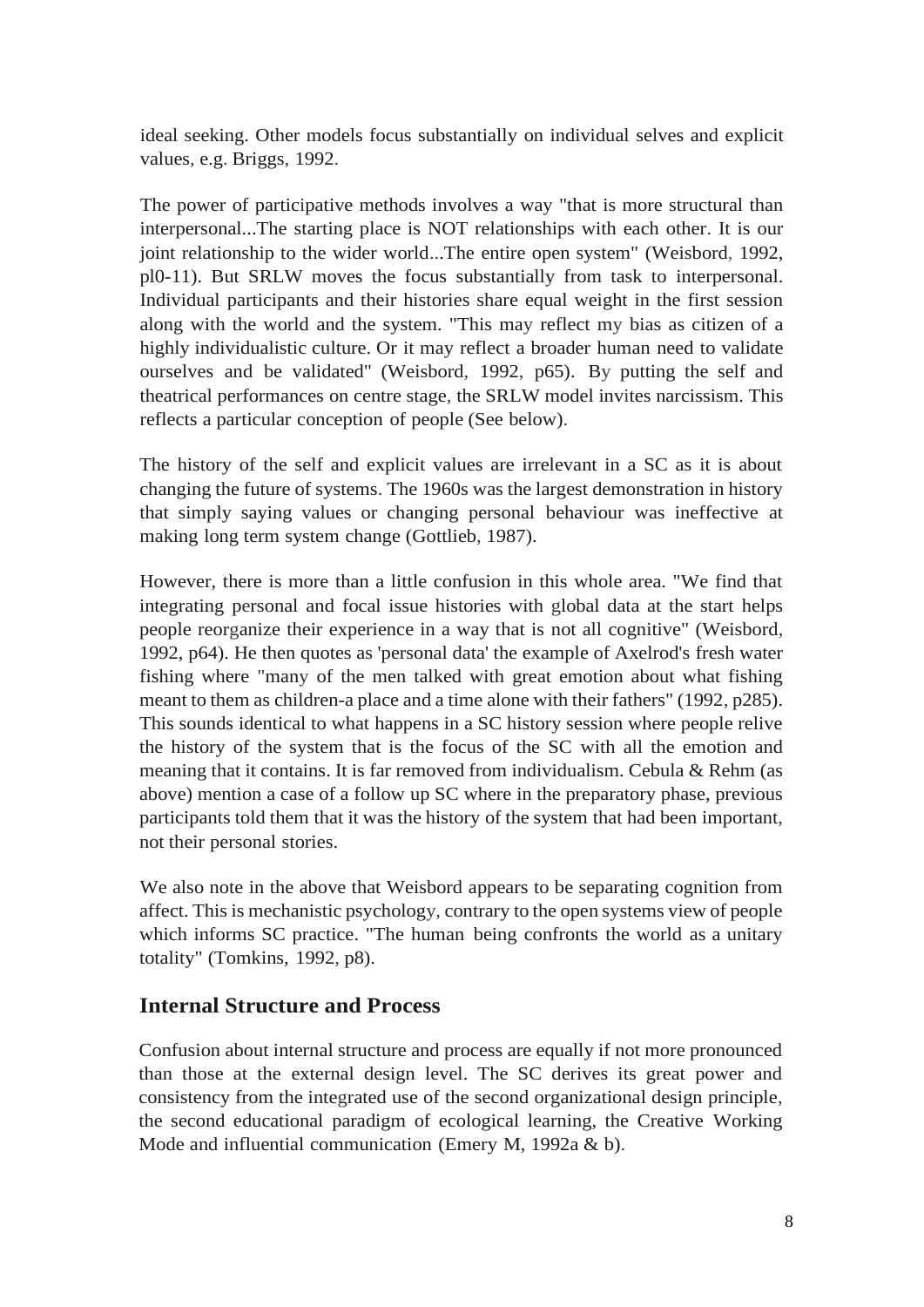### **Centrality of the Design Principles**

There appear to be only two principles on which organizations can be designed (Emery F, 1967; 1977; Emery M, 1993). The third option is laissez faire which is the absence of structure or design principle. The first Design Principle (DPl), 'redundancy of parts', produces an organization where responsibility for coordination and control is located at least one level above where productive activity is being done. Examples of DPl structures are dominant hierarchies or **bureaucracies** enshrining supervision, **committees** which are only mini bureaucracies and **representative** structures. The second Design Principle (DP2), 'redundancy of functions', produces an organization where responsibility for coordination and control is located with those doing productive activities. These are flat, **non dominant functional** hierarchies. The SC is designed and managed as a temporary DP2 organization.

There is serious confusion about the design principles and structure. Bunker and Alban (1992, p583-4) refer to 'structure' only on a low-high continuum. Because they do not understand that the design principles result in mutually exclusive forms of structure, my statement that "the decision (about choice of design principle) will determine how a conference is structured" (Emery M, 1992b, p523) was misinterpreted to "Principle 2 she defines as that of the search conference, which is self managed as regards content, with expert help from facilitators about structures for best process (notice that Weisbord and Owen reject this much control and do not use facilitators" (p584). My paper did not mention 'facilitators'. SCs have 'designers and managers of the learning environment and process', the term used to distinguish their role from conventional facilitators who intervene in the content. It is an ironic note as SRLW's process includes more instructions to groups about process than the SC which is confident of group self management and only defines the task. If the two forms of structure are not recognized in debates about the 'structuredness' of learning settings then misunderstandings are inevitable (Emery F, 1978, p223).

Weisbord takes an aconceptual position. "Of **course** I blur the boundaries (between the design principles.) The (one-way) 'debate' between us is between two models of reality. Search for me is a both/and proposition. Either/or is one reality- a reminder, not a law that governs my life. I seek to be inclusive, not of any old thing, but of particular work that supports my values, including but not limited to yours. A war between design principles is one of many useful ways to look at the world" (Personal communication, 14 4 1993). Elsewhere (letter to contributor, 16 4 1993, copy to ME) he states that he experiences "all this stuff on a continuum", including the two design principles. But there is no continuum between redundancy of parts and redundancy of functions. There can only be a Mixed Mode event which alternates the design principles and carries high risk of fight/flight.

As an example of what results from such an aconceptual position let us look at Dubras and Brokhaug on the planning of the Isle of Jersey 'Future Search' (p363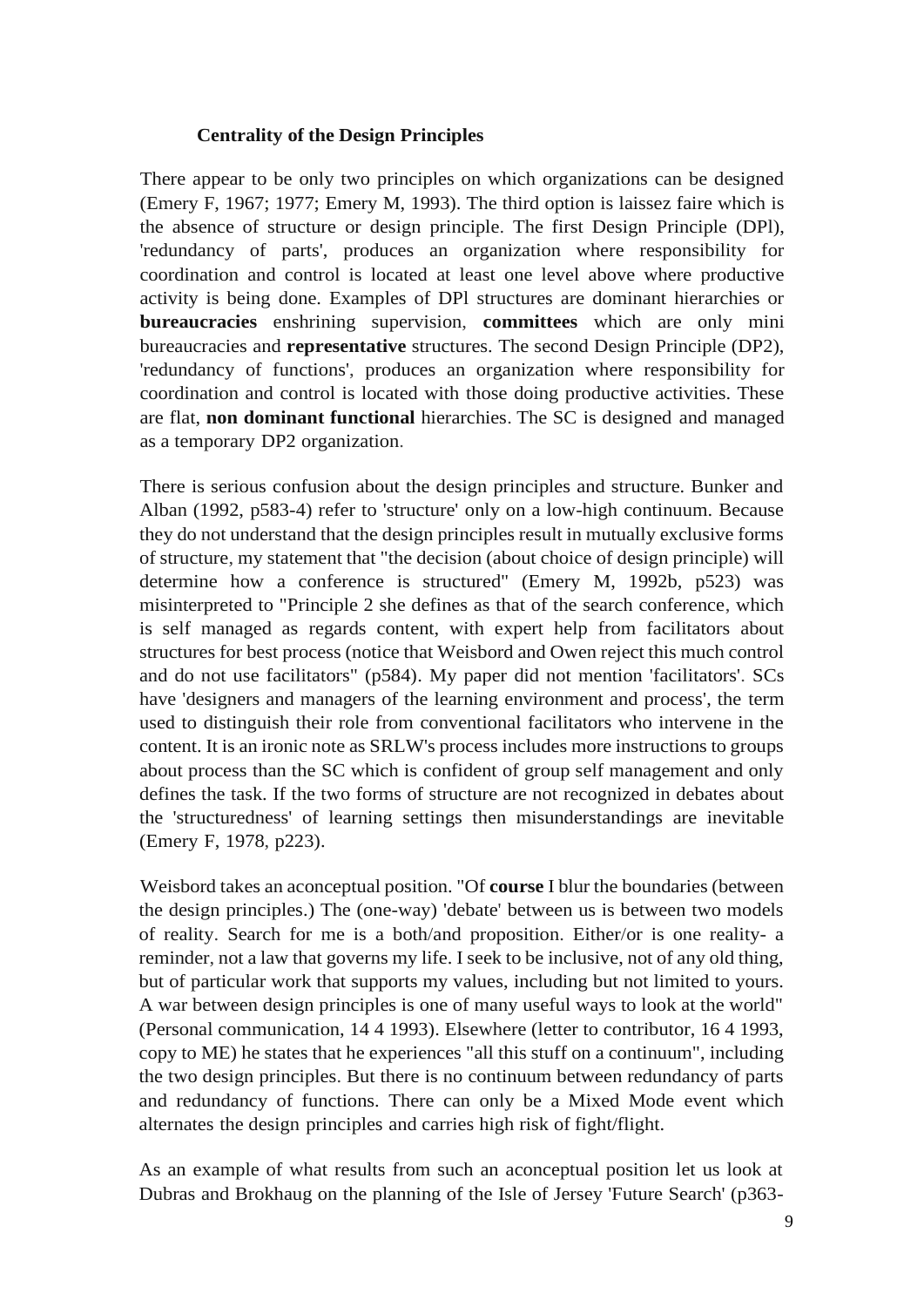73). This is a SRLW model which didn't happen. Their paper is an elaborate illustration of lack of knowledge of design principles and how in that absence, using a DPl approach to planning and designing a participative community event, let alone a SC, doesn't work. Because the authors have no knowledge of the design principles, they attribute their failure to other factors.

In their initial document, they describe a preparative stage to ensure that the "sponsors (not the community) are fully informed and committed" (p370). They describe the SC group as **representatives** of the whole island in one room." Their intention after the SC was to "work closely with the sponsoring group (not the community) throughout."

By contrast, participants in community SCs are chosen through use of the **community reference system** such that the community chooses its own people who collectively cover knowledge of the whole system. They attend because they each know a part of the jigsaw puzzle which is the future of their system, the puzzle they have to solve. Note that this is **puzzle learning** in action not problem solving as in Franklin and Morely (1992). Those with technical expertise in a part of the jigsaw attend the SC as full participants, not as guests or special resources (Franklin & Morely, as above, p236-7).

Throughout, Dubras and Brokhaug used a top down process together with a representative structure of vested interests. The representative Steering Committee had a leader, "a small executive team" and the meetings were minuted (p365). They admit they worked only with the "power structure of Jersey" (p369) but blame the failure on the fact that there was "no established structure" (p368).

Dubras and Brokhaug are referred to as the 'planners' (p364) and at no stage does there appear any attempt to involve the community (other than the Steering Committee) in the planning of the SC. In fact, the community and "their major issue" (p366) was noted and then ignored. Compare "We developed a division of labor between consultants and planners. The planning group would develop objectives, invite participants, and handle logistics. They decided their group would fade away in the conference and they would join in as participants." The consultants did design and management (Rehm et al, 1992, p218).

When the Steering Committee wanted to maintain secrecy, there was no ground swell of public opinion (p369). Why should there be? Why would the community see this as any different from the normal DPI community process? Their most obvious response was to continue dissociation from their representatives.

In the design itself, DPI is again evident with specially prepared presentations of the history and from past through the present to the future. On Day 3, it is the staff and Steering Committee "with assistance from participants who integrate and select the most important ideas".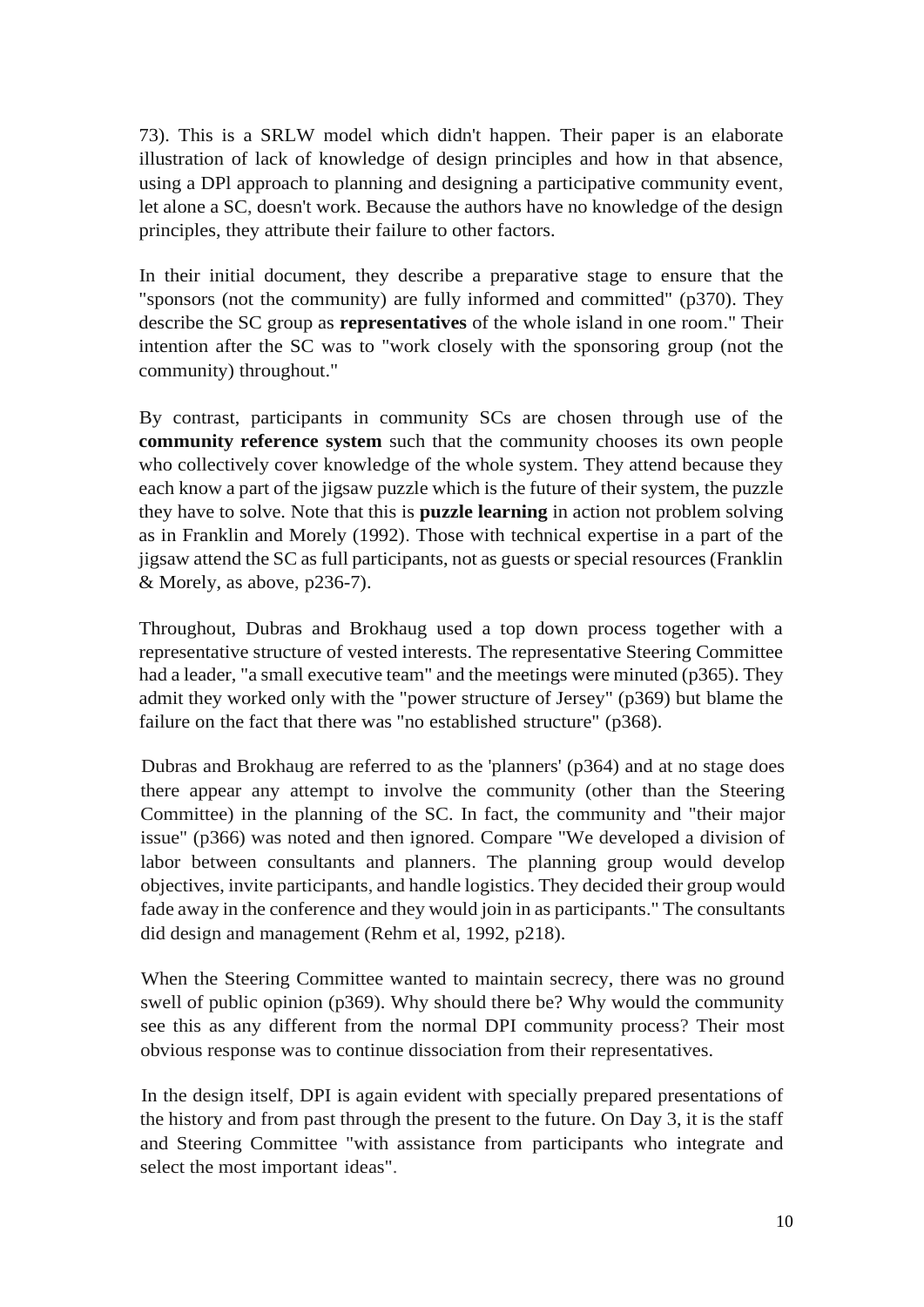They make the comment (p365) that many seemed content with the way things had been but this is juxtaposed with the community's major issue or complaint. Yet they write of 'denial' as if it were a widespread feature of the community. It would appear to have been only the expected reaction from current power holders. It should not have been surprising, therefore, that eventually these 'leaders' rejected the process when they discovered that the community would be present as equals. Why would these 'leaders' risk a power base in a quiescent community?

Their second principal learning sums up the lack of understanding and analysis. It was that "the political impact of an innovation such as this process...has to be anticipated and coalitions built early among all the key players" (p368). By using a representative structure which worked as a committee, there was no chance that they would ever arrive at "well-articulated, common goals" and every chance that they would be dealing with fight/flight. Which was exactly what they got-"the changing situation among top politicians and the individual ambitions of sponsors were tough to anticipate and work with". Dubras and Brokhaug appear to have no concept of a community acting as community (DP2) and no understanding of the relationship between design principles and dynamics. They assumed that a community can be equated with its elected representation. (Compare this with Schindler-Rainman and Lippitt who include people from all sectors and strata (1992, p37)). The ultimate result of this ignorance is increasing confusion (Emery M, 1993, p228-9).

A critical feature of DP2 planning is that those responsible for the future of the system do the planning. As the SC is a DP2 event, it has the system  $(L_{11})$  in the room. Not "everybody includes not only organization members but also stakeholders from the wider system" (Bunker & Alban, 1992, p581). Without understanding of both design principles and open systems, SRLW has both the system  $(L_{11})$  and environment  $(L_{22})$  in the room. But the  $L_{22}$  is by definition not in a position to take responsibility for the future of the  $L_{11}$ . Should a system need data directly from its environment, it should collect that in the preparation phase prior to the SC. It can do that in highly participative and collaborative ways.

If the task of a SC is to plan a new relationship between organization and supplier for example, then the system boundary is drawn around both organization and supplier. As both parties will have to take responsibility for the future of the new projected system, then both will be participants in the SC.

In this section we see the difference between the **Human Relations** school and **Democratization** of communities and organizations. The metamorphosing of the SC into just another participative event parallels the bastardization of organizational democratization into the 'cop to coach' or 'trainer, leader, coach' model which leaves DPI intact (Emery M, 1993, p148-152). The Humans Relations school obviously believe that if people do the right thing by each other, change will happen and evangelicism will accomplish the diffusion. Unfortunately, history is against them.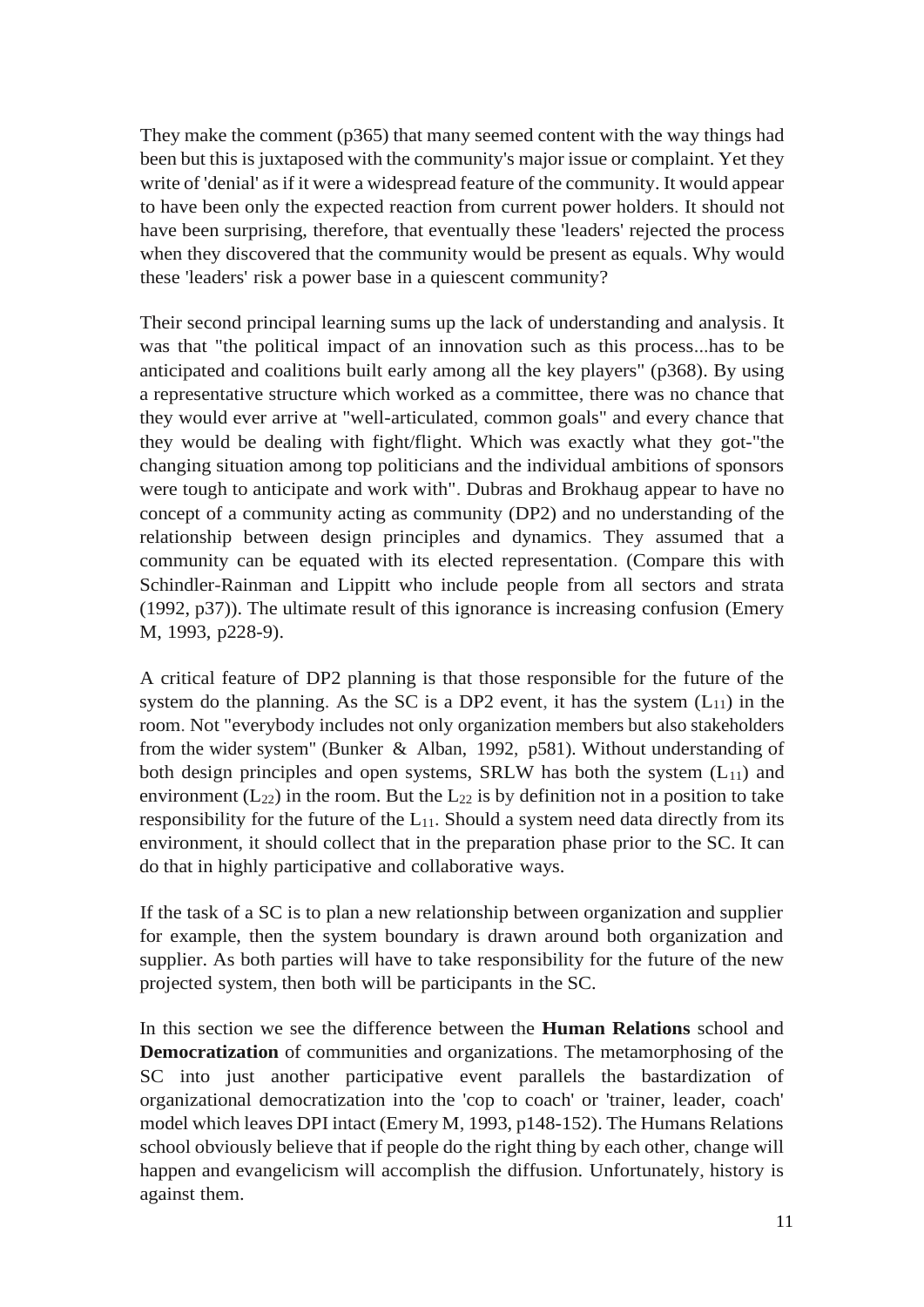#### **Discovering Common Ground?**

It is ironic that this should be the name of Weisbord's book when his method is inherently incapable of identifying common ground. The SC does intensive work to distil critical points, followed by intensive work to cumulatively integrate group reports into a final agreed **community product.** The following process was used in the Nebraska Mental Health System Performance Improvement SC (July 27-29, 1994). "People then integrated their 35 separate future points across table groups by merging those that were similar and leaving those that were not as stand alone points. After a lengthy discussion to understand each of the future points, they were organized into 10 'clumps'. Table groups developed three criteria to measure each of the future point clumps. Using these criteria, the top five future points were identified by each group. The results of this were then tallied in the large group. The final ten future points were then presented to the entire session for understanding and clarity. The large group determined whether each future point should be on the final list to go to the action planning phase. One point was merged with another that made the final list and one point was identified as being worked on by planning groups from both the Adult and Children's Search Conferences, so did not need to be worked on here."

This SC was the third in a series to develop this system in March (Adult), July 11- 13 (Children). Focusing on performance improvement, it illustrates the care given both to getting the future system right and coordination across SCs.

The SC **rationalizes conflict** (Emery F, 1966) by using a 'Disagreed list' where there are substantive disagreements. This process draws a sharp line between what is agreed, the 'common ground' which is normally much larger than expected and what is not agreed which then simply ceases to be part of the continuing work of the community at that point in time. It is a 'cool', commonsense approach to the reality of our diverse communities. It is an essential component of integration and achieving agreement, simply good practice in acknowledging diversity and differences of opinion on some aspects of a future while agreeing on others.

SRLW for example, employs a very simple device also but for the **avoidance of conflict.** It avoids the expression of even minor disagreement. Weisbord denies the charge of avoiding conflict. "We neither avoid nor confront the extremes. Rather, we put our energy into staking out the widest common ground all can stand on without forcing or compromise." This stance toward conflict is "the most radical aspect of these conferences" and a "major break with the recent past. When we invite the right people (sic), we will nearly always find unresolved conflicts and disagreements. **Yet we discourage conferees from 'working'·their differences."** Instead, we create a figure/ground reversal. We put the dysfunctional 'shadow' dynamics **in the background.** People tune in on different aspects of themselvesthe more constructive and cooperative impulses" (My emphases, all quotes Weisbord, 1992, p7).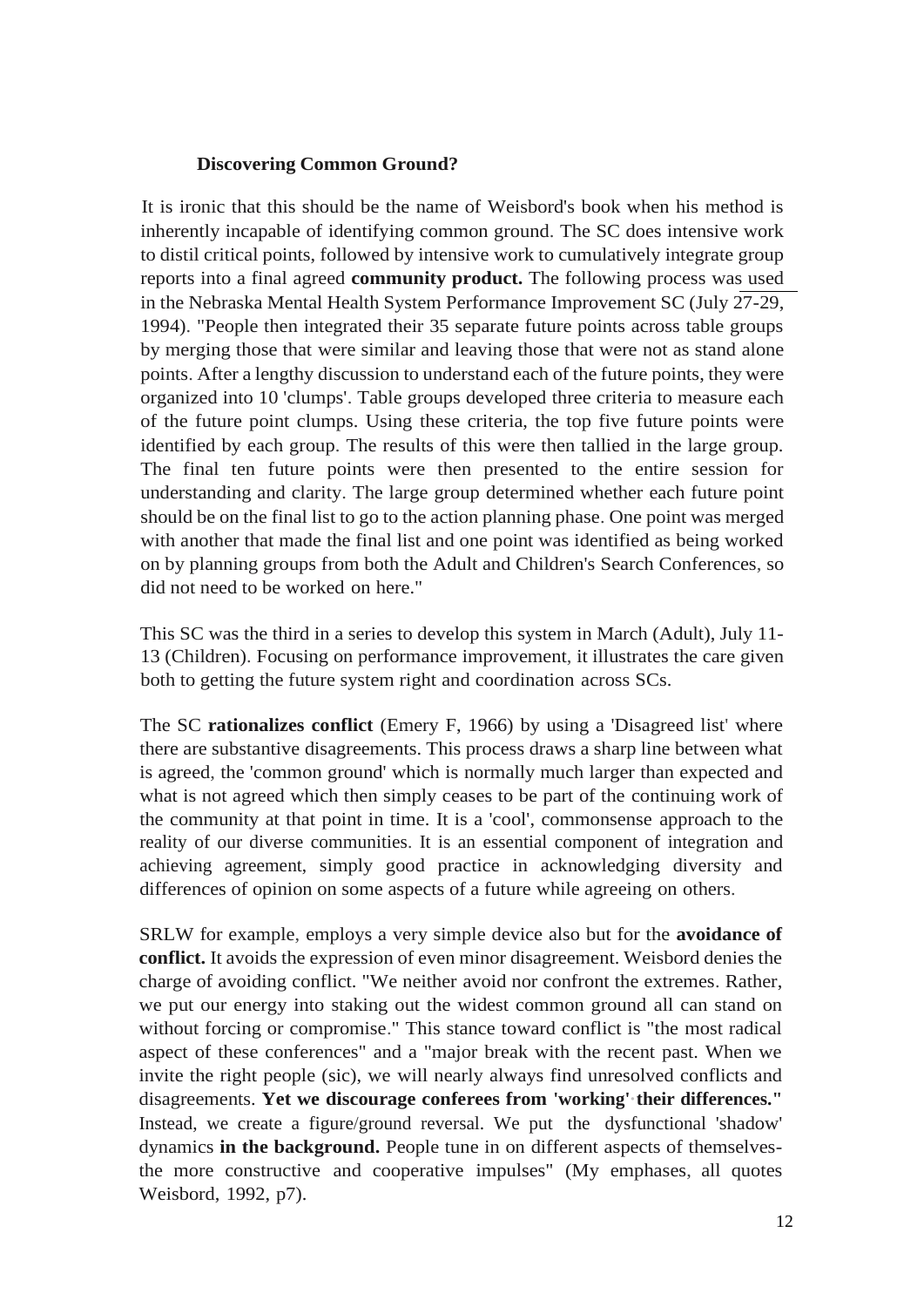His device is to leave group work at a premature stage and without integration. In most cases, groups merely prepare shopping lists without benefit of serious group analysis. These are then reported and left. SRLW's 'common ground' is merely an undifferentiated and unexamined array. It contains of course, all of the conflicts and disagreements he acknowledges. He is quite correct in saying that the 'shadow' dynamics remain in the background, but he doesn't say until when. Examples do tell us, however.

There is nothing more destructive of the process of community building than to find at the stage of action planning that there is disagreement about fundamental directions or goals. Weisbord's process left in New Mexico, a depressed community in a greater state of conflict and helplessness than before. Similarly, Bailey and Dupre record that following the skits, there was a "lack of patience with other participants and the process. The group did identify common themes from the skits...but also insisted on having many personal ideas included." This was an outbreak of fight/flight but without recognition of the basic group assumptions, they explained it as fatigue. They then "realized that the group would not have the drive or commitment to this task or the subsequent planning tasks" (p516).

Weisbord says "we have to skirt the **bottomless pit** of irreconcilable differences. That seems more likely if we make all data valid, acknowledge our differences, and agree to put our energy into working the common ground" (p11, my emphasis). Skirting around them and acknowledging them are two entirely different processes. Weisbord does the first, not the second. This quote also makes clear that by 'common ground', Weisbord really only means 'task'.

Since introducing the session on the 'common future scenario' which is a quasi form of integration, Weisbord & Janoff (p5) report that "sometimes, disagreements are raised". "The ground rule is that we report the lists AS IS....Anything that stirs up disagreement is reported as a potential future wished for by some". This move towards rationalization of conflict and the 'disagree list' was inevitable once integration was attempted.

Is there a cultural imperative to the hell and brimstone interpretation of disagreement? Cebula and Rehm's work says 'no'. "Americans resonate to DP2, prefer discussing their desirable futures over fantasy games, enjoy the opportunity to really argue things out and get clear about differences" (as above). The SC has the same power in the US as it has in any culture, i.e. to begin reversing trends towards dissociation and start encouraging through successful action the growing awareness that there can be a culture which is joyful, associative and wise.

# **Preventing Maladaptive Dynamics for Creativity**

Every aspect of the SC has been designed so that participants go immediately into the Creative Working Mode and stay there, generating learning and energy (Bion,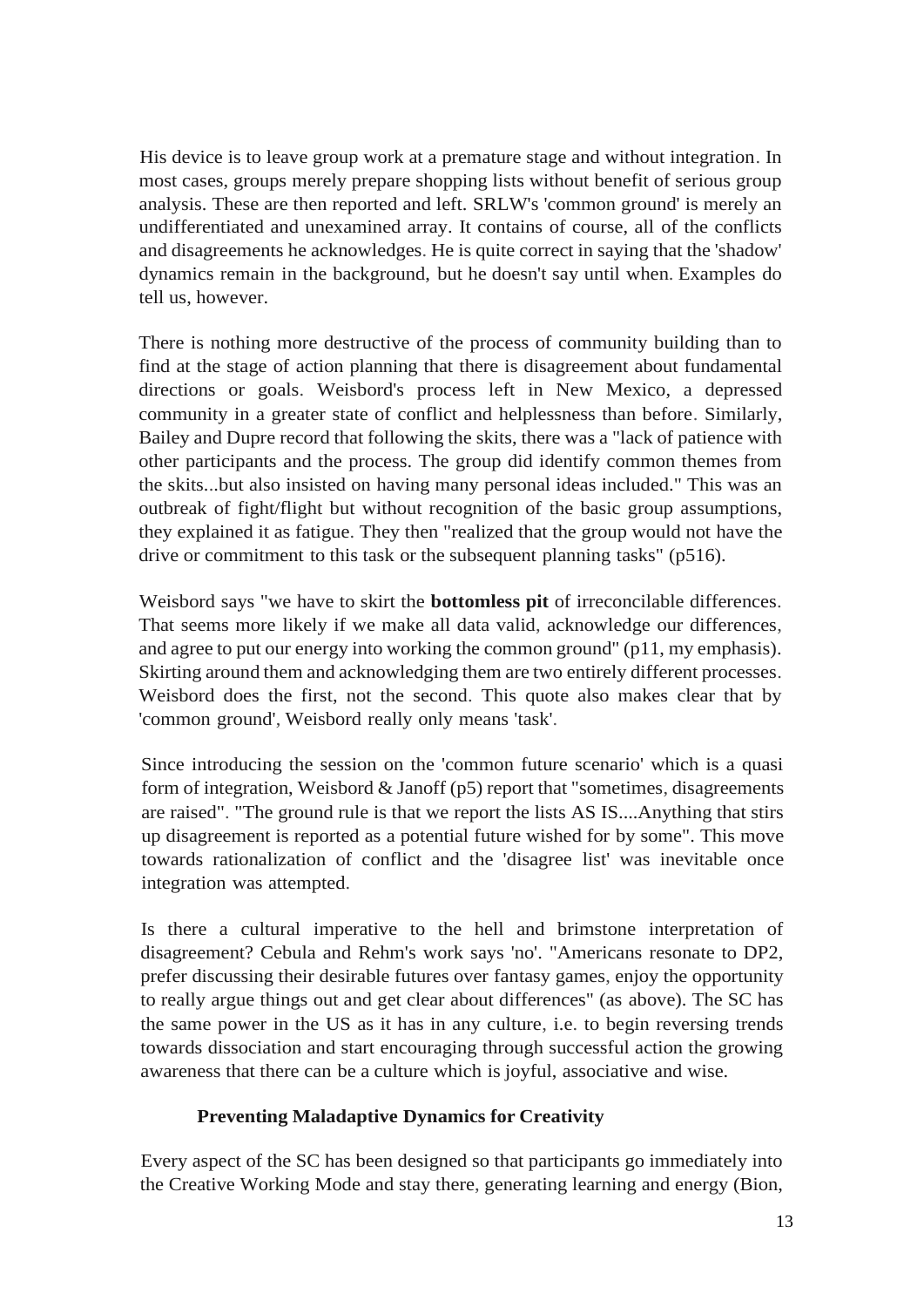1952; Emery M, 1982). Dynamics, learning, ideal seeking and the affects they produce are correlated, collectively produce diffusion and induce wisdom (Emery M, 1982; 1986a). Reports of SCs in the USA report work and learning. These effects fuel active implementation, e.g. Higgins, 1994.

The basic group assumptions of dependency, fight/flight and pairing (Bion, 1952) in its schismatic form (Emery M, 1999) inhibit learning and drain energy, hence Bailey and Dupre's observation of fatigue. In each of the examples of the SRLW model, there have been outbreaks of these group assumptions.

Rationalizing conflict is part of the **prevention** of outbreaks of the group assumptions. Participants useit from the beginning of the SC. They learn that all perceptions are valid, the common ground is greater than expected, the line between agreed and disagreed interpretations is clear and that there is no reason for either dependency or fight/flight. All can relax as the critical **conditions for**  creative work are in place. SCs typically generate a lot of highly creative and often artistic work which emerges with the joy felt from achievement as a **community.**  Methods which create uncertainty or assume conflict or fear of it, elevate our lowest common denominator, our group assumptions which usually operate only with awareness, not awareness of awareness or consciousness (Chein, 1972, p95). They also deny opportunities for learning about our highest common denominator, pursuit of ideals through the Creative Working Mode. The potential in SRLW for example, for explicit group assumptions is, therefore, always much higher than in the SC. Morley & Trist (1992) also demonstrate that errors in design and management cause serious outbreaks of maladaptive dynamics, inhibiting creativity.

Instructing groups to be creative creates both a paradox and a suspicion that the instructor doesn't trust people to use the Creative Working Mode, conscious of reality bound tasks. "What is doable is implanted in the unconscious of every person who comes into the room. What is to be discovered is **already** there" (Weisbord, 1992, p69). If this is accurate, all social methods for making change are irrelevant and individual dreams are sufficient. But the success of the SC proves that it is the hard creative work collectively done which bring dreams and innovations to fruition.

# **Observing the Conditions for Effective Communication?**

Asch's (1952) conditions for effective, influential communication was one of the three conceptual planks built into the first SC. The conditions are **openness,**  knowing that all share an **objective ordered field** and **psychological similarity**  which result in **trust.** Today, they are embodied in all aspects of design and management.

SRLW violates the first condition of **Openness** right from the start. Directing predetermined groups to particular tasks without explanation, innocent though it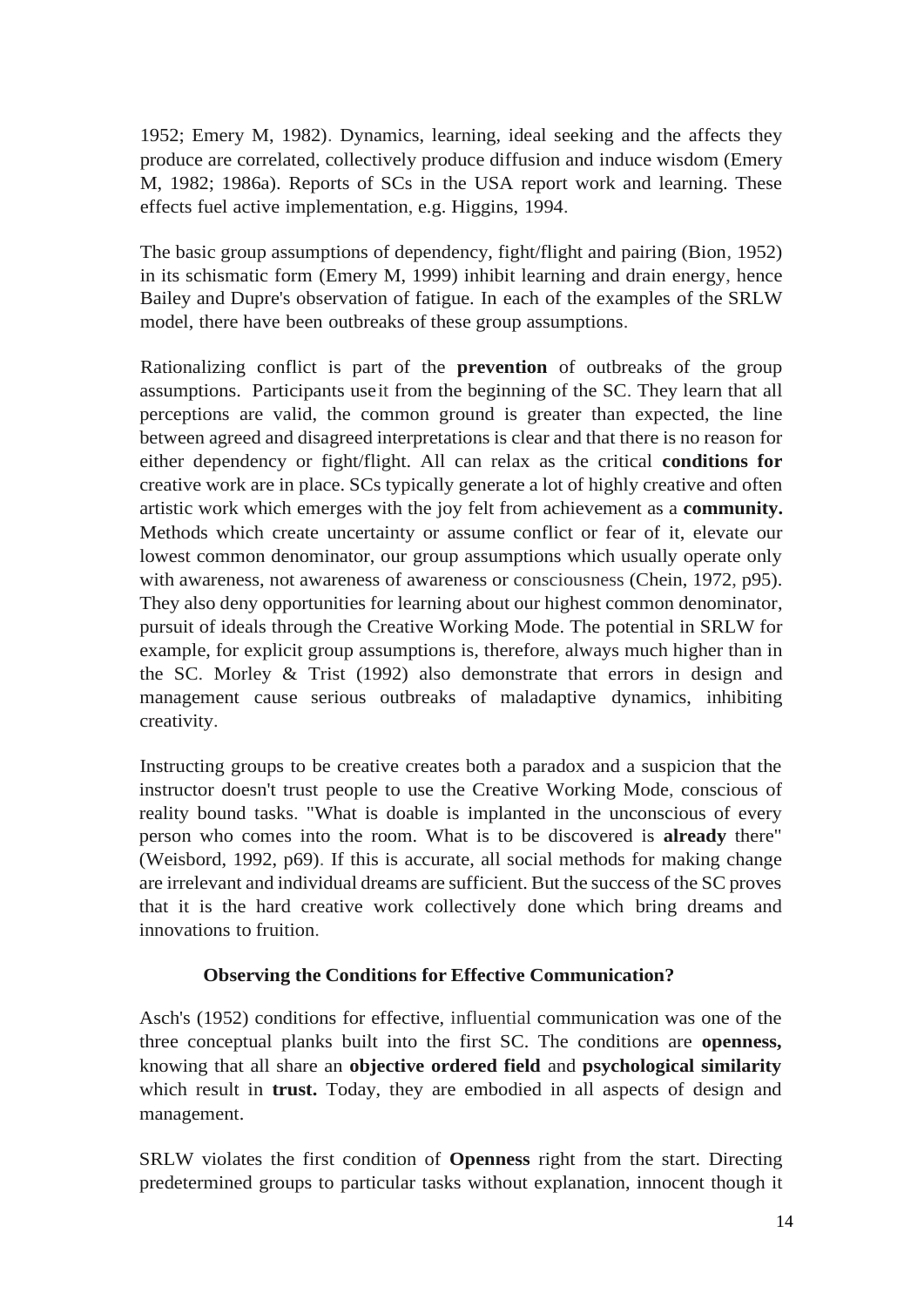may be, does not meet the need for all processes and managerial behaviours to be totally transparent. Gimmicks such as coloured dots do not obviate the need and may exacerbate suspicion and distrust when there are adversarial parties. When there is a need within a SC for groups to be specially designed so that one or more interest groups cannot dominate a particular group or session, it is normal for managers to explain the rationale for group composition, e.g.

> 'we need people from every state in each of the groups so that states cannot push their traditional barrows'.

The L22 as a reality represents the ultimate in interdependency, common ground. In the process of analyzing data about its changes and then synthesizing it into a community agreed Most Probable Global Future, SC participants realize that they share an **objectively ordered field.** In agreeing a clearly articulated Desirable World, they acknowledge their basic concerns, the **ideals** and thus their common status as **humans.** SRLW through lack of integration and rationalization of conflict automatically leads to a violation of the second and third of the conditions for influential communication. SRLW's participants will remain in doubt as to whether they are all indeed living in the same world or have the same status. In the absence of those clear perceptions, trust will not develop.

But there is a further obstacle. Many accept the status quo, the conventional wisdom of much of corporate USA which rests upon the world hypothesis of mechanism and the associated design principle of redundancy of parts. One of its effects is segmentation which results in the prominence and use of 'stakeholder groups'. This is an operational division into self interested and sectoral groups which bear little relation to responsibility as discussed above. Some 'stakeholders' are not in the system. The 'stakeholders' are a major plank of the SRLW for example, and in contrast to the SC which works with heterogeneous groups, are encouraged to act as entities within the event from an early stage. Naturally they behave as representatives of their broader constituencies, defeating one of the purposes of the SC which is for people to act in the interests of the system whose future is being planned. Once stakeholders have stood on their individual soap boxes, or been forced to defend them, it is increasingly difficult for them to assume a non representative stance. Again, this cuts across the condition of psychological similarity. Because these first three conditions are violated, there is little fundamental basis for the spiraling growth of **trust,** openness in communication and therefore, greater trust in others to take responsibility for actions on behalf of and in the interests of the whole community.

But Weisbord claims that "we have found an effective (different) way to establish the basic Asch levels" (p64). He describes the design and the desired outcomes as above but fails to note that the process doesn't allow participants to collectively identify **their** world, **their** psychological similarities and/or differences. His method embodies superficiality. By running through the steps, the realities that are involved in creating Asch's conditions are avoided so that he can blithely state that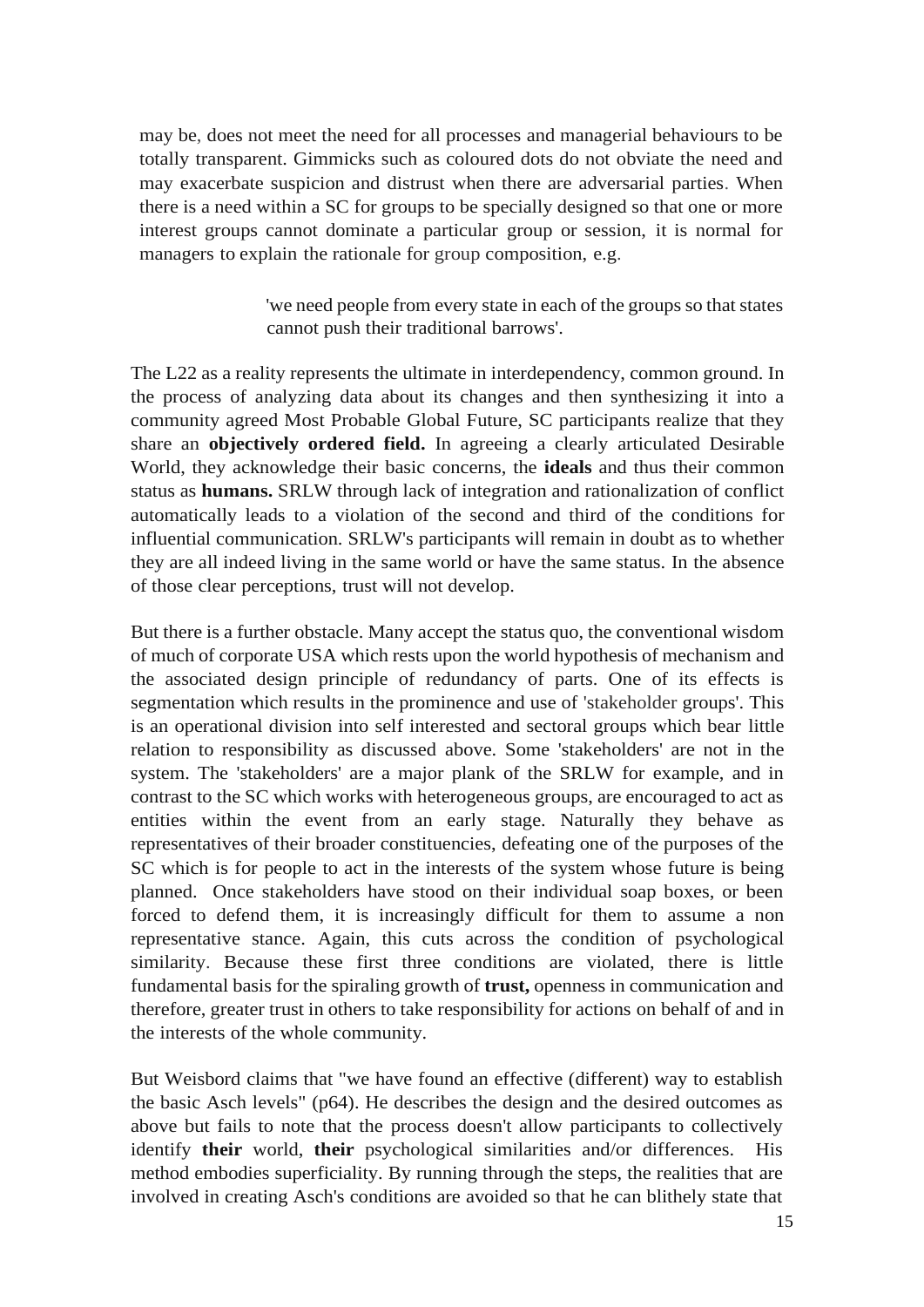SRLW's process establishes them.

Another of the ironies in **Discovering Common Ground** is that Weisbord quotes my correspondence.

> "'If people can't see that they share a world of their collective making, you've failed right at the start. The basic rules for avoiding 'in' or 'out' groups and major divisions, and for staying totally task-oriented, are violated time and again."' "She would not wish to perpetuate these errors, said Merrelyn. Nor would  $I''(pll)$ .

But he has!

,

#### **Clarity and Confidence or Confusion and Anxiety. Concepts of People.**

The SC is only an intensive stage of a much longer process of preparatory activities and later implementation. Participants are prebriefed on, if not involved in, every aspect of purpose and method. Each stage of the SC itself is clearly defined, work on it is clarified and agreed leading to the next conceptual stage where work builds upon the agreements of the previous stage. It is a model of building clarity and confidence.

"Transformative change, I believe, always means a journey through denial and chaos" (Weisbord, 1992, p53). It seems to me inevitable that we make the journey into confusion-even anger, frustration, despair"... (People) tend to become agitated by external data-the world, the environment, history, complexity" (Weisbord, I 992, p68). "Some feel a strong urge to run away" (Weisbord & Janoff, 1994, p3). No wonder given the mess they are asked to create and then confront. The SRLW model compounds confusion with confusion. This is a classic example of a self fulfilling prophecy- create confusion and then claim that it is an inevitable step. It bears a distinct resemblance to the self fulfilling prophecy that all 'process conferences' must experience fight/flight. This belief is not only wrong as the development of the SC shows but also dangerous to active adaptive outcomes. A major participative conference in Orillia failed partly because its manager mobilized this belief and encouraged group assumptional behaviour (Emery M, 1986b). Burgess (1992, pp412-415) describes this conference as a SC which it wasn't and applauds the creativity of the group who refused to work in the interests of the conference as a whole. They resorted to non verbal and pictorial presentations to avoid reporting their failure. They admitted this at the time. Their maladaptive behaviour, not Creative Working Mode, largely contributed to overall failure. This conference was fully documented and analyzed (Emery M, 1986b). Burgess is reporting out of context and contributing to the confusion.

Applying Janssen's theory (Weisbord, 1992, p101-3) denies any other motivation for change apart from 'the journey' as above. The motivation for most SCs and their participants is as far from Janssen as you can get. Most are delighted to be there, rearing to get on with the task and showing affects far from confusion and anxiety. This is their opportunity to plan their own future, they understand the process and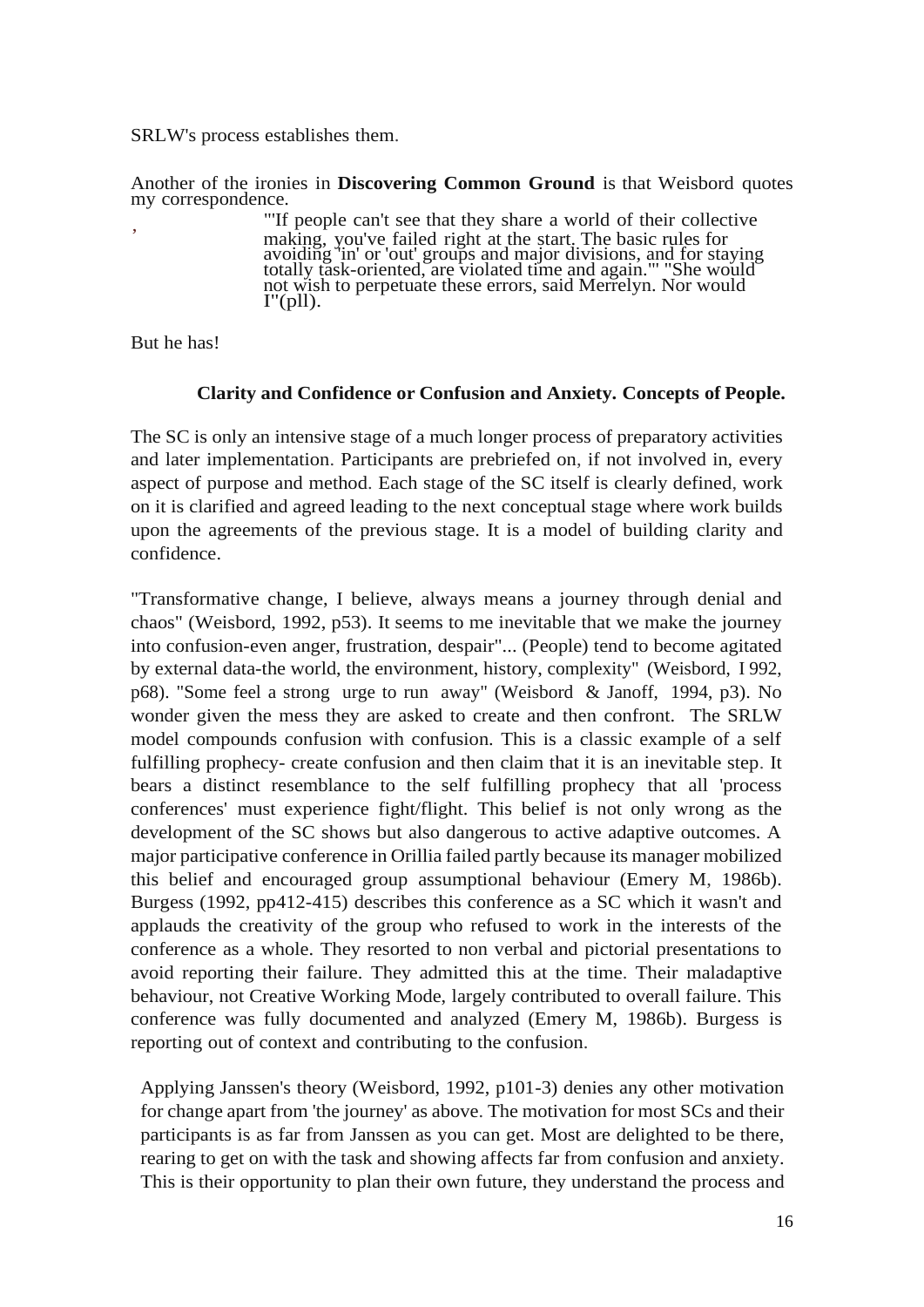its rationale and are clear about where they are going and why. Collecting data about the  $L_{22}$  is not confusing because they know they will use it to as accurately as possible, anticipate the most probable future. Normal people are enthusiastic about taking responsibility for their own affairs, not anxiety ridden 'victims'.

We are of course dealing with very different conceptualizations of people. The SC takes people as purposeful (Ackoff & Emery, 1972), wanting to learn and take responsibility for their future. They can also under conducive circumstances be ideal seeking, making choices between purposes that are in the interest of the total system. The SC is an econiche specifically designed and managed for the emergence of ideal seeking.

Central to this conceptualization is integration of autonomy and homonomy which means interdependence and belongingness. Mental health is "the capacity both for autonomous expansion and for homonomous integration" (Angyal, 1965, p254). Autonomy means governed from the inside. Many central processes such as adaptation cannot be understood without it. But "life is an autonomous dynamic event which takes place **between** the organism and the environment" (Angyal, as above, p48; Robertson, 1978). Without participation in and responsibility for the world outside the self, autonomy becomes egocentrism (Bohm & Weber, 1983, p35) and mental health deteriorates (Laing, 1959; Fromm, 1963). For learning to act wisely, the basic unit shifts from the individual to 'people in environment' (Emery M, 1982). Our Western culture has encouraged autonomy to run amok and one of the aims of the SC is to restore the balance by learning for continuous adaptation and mental health, both personal and cultural. Only ideal seeking and the positive affects and energy which flow from it has the power to fuel that learning (Emery M, 1986a).

In contrast, the SRLW model emphasizes anxiety. For example, proven tools to "manage our own anxiety" (p65) eliciting values, dreams etc is an "enormous anxiety reducer" (p10). "Every discovery brings heightened anxiety" (pl03). This concern is transformed into a set of practices which appears to contain an implicit theory that if we stay confused, we may avoid having to perceive conflict and thereby avoid the anxiety relating to our **incapacity** to deal with it. This derives from the Judeo- Christian religious paradigm (Cebula & Rehm, 1994; Emery M, 1982, Part I) which emphasizes our helplessness and need to **accept,** as below. This is the direct opposite of an explicit theory which celebrates the diversity and difference of purposeful people learning to share responsibility for their collective future by pursuing ideals into action and thereby approximating adaptation and wisdom.

#### **Ecological Learning and Remembering**

The SC is ecological learning (Gibson, 1966, Emery F, 1980) in action. As it unfolds, it consolidates the range of perceptions of environment and system into a core of essential features. These are high resolution commonalities which express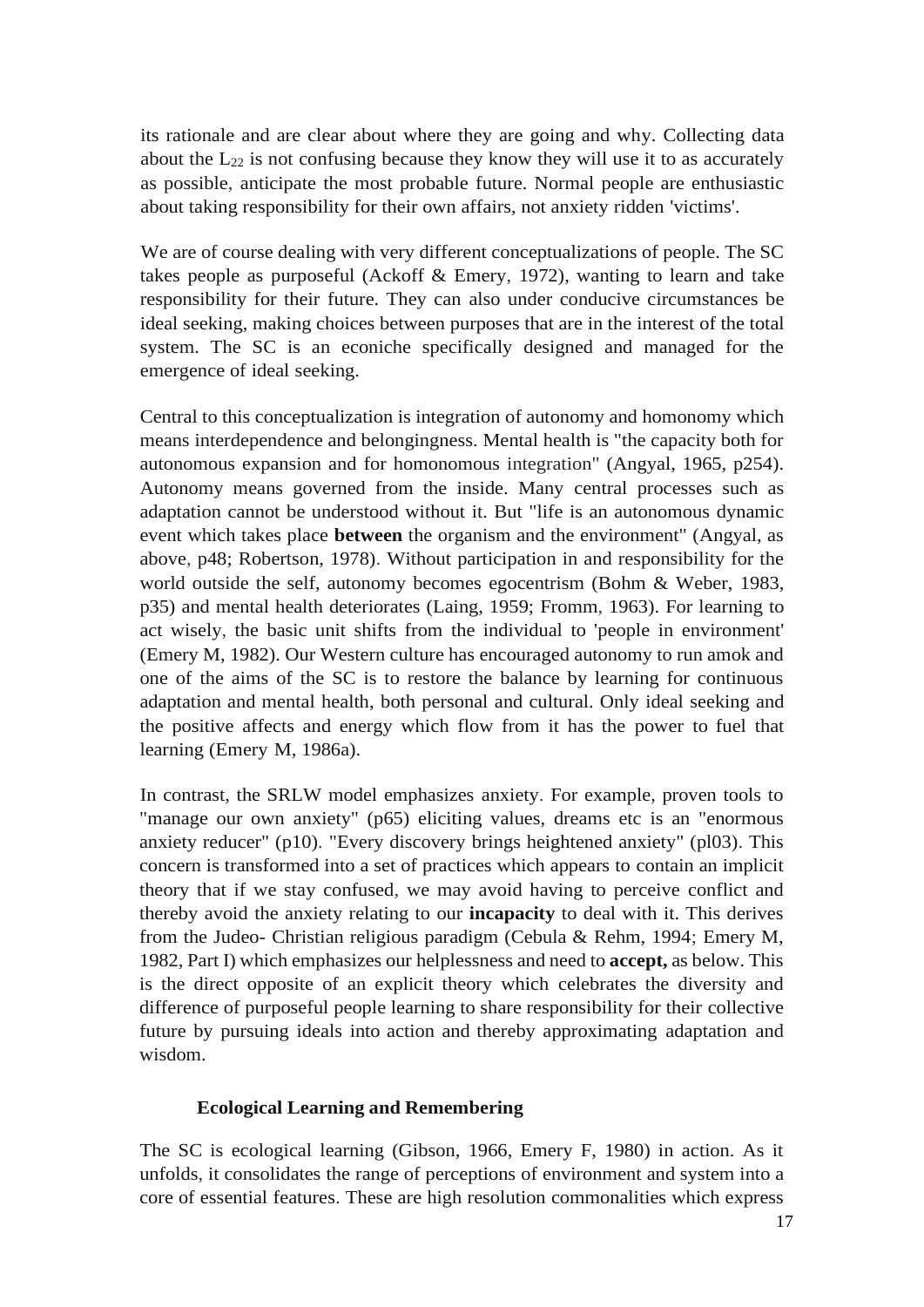the consistency or singularity within the community. Features with **singularity** are precisely encoded, easily learned and accurately remembered (Goldmeier, 1982). Such features are **invariances.** The SC establishes the invariances of probable and desirable worlds and systems and as these build upon each other, meaning is heightened. Meaning determines memorability. A model for implementation and diffusion must produce clear memories. Nobody leaving the NMHS SC could fail to know or remember exactly who was responsible for what by when. Its impact and diffusive power was so great that two further SCs were held to comprehensively cover the mental health system in Nebraska.

Many participative methods employ ecological learning. But methodological flaws can destroy much of its effect. Failing to integrate perceptions precludes singularity and renders encoding approximate. It is, therefore, not accurately reproducible resulting in instabilities of both perceiving and remembering. This explains many of the problems experienced by participants after the event as they attempt to remember or reconstruct their experience. In New Mexico, design and management were responsible for failures of knowing and remembering. The design followed no logic, invariances about the  $L_{22}$  or  $L_{11}$  were not extracted and there was a shifting population of about 70. There were endless unrelated perceptions but no singular perception of adaptation or goals could emerge. While there was hope for their future, it was undefined and therefore, rememberings of it diverged over time. Reconstructions by those determined to continue caused problems as above.

Again we have theoretical confusions. Franklin and Morely (1992, p230) discuss "a mode of searching based on action learning". What other sort of searching is there? They seek to distinguish 'contextual searching' from the 'traditional' and the 'radical' (p23 l ). But the SC has always been based on collaboration rather than consultancy and stayed away from advocacy. A SC's purposes and its underlying values do not "determine which orientation is applied to the learning setting"· (p231). The values built into the SC as a unique method have been spelt out above. It **is** a process owned by participants and aimed at empowering all involved (p232), hence the importance of understanding DP2, that managers do not intervene in the content, that small groups do not have facilitators and action planning by those responsible for the future of the system, is critical. Violations of these encourage group assumptions which inhibit learning (Emery M, 1982). Their specifications for 'contextual searching' are simply those of the SC. Methods which do not meet these values and specifications are not SCs.

The three cases they mention, waste management, development of nature tourism strategies and development of a support network for the developmentally handicapped are quite rightly placed by Weisbord in the category of issue SCs. Issue SCs are not distinguished by a focus on action learning but rather by a drawing of a new system boundary, i.e. around an issue rather than such as a community, nation or organization.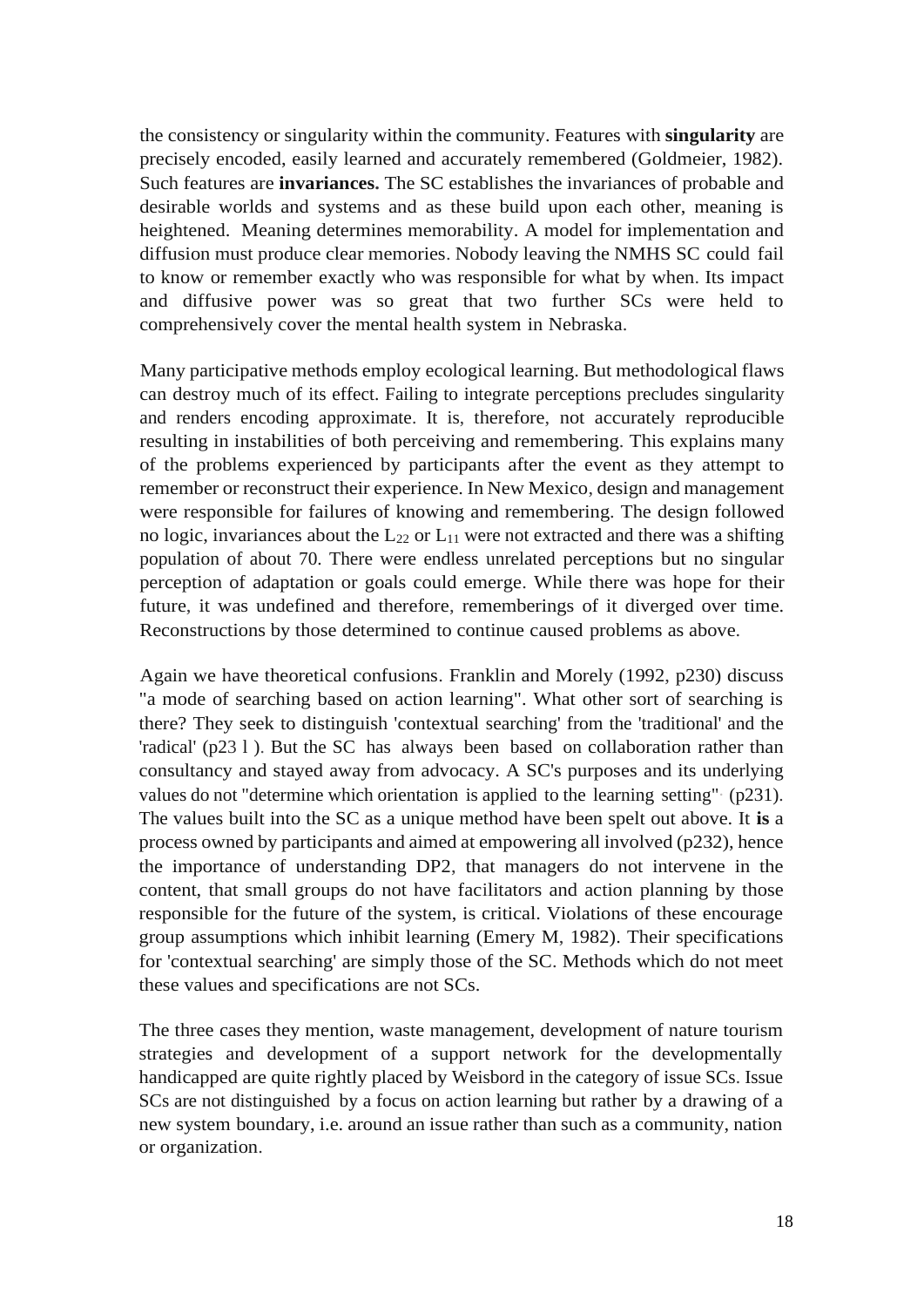### **Magic?**

In the absence of knowledge or understanding of the many concepts involved in the SC, it is easy to perceive "many aspects to a future search that feel magical". (Wheatley, pl05). There is nothing either magic or miraculous about participative or DP2 conferences. For example, Wheatley is struck by the similarities of the visions which emerge and their "sheer attractiveness. **Why does this occur?"**  (p106, my emphasis). It occurs because the conditions are conducive to the elicitation of the **ideals** (Emery F, 1977; Emery M, 1982). It is not necessary to impart human characteristics to **information** to explain this phenomenon. The "ordering capability" of people functioning within a DP2 structure, the dynamic of the Creative Working Mode and the energy it releases, are quite sufficient to explain it without endowing a disembodied concept such as information with a "structuring dynamic", something surely which implies a biological basis. "New information is created any time information meets other information, providing there is a context that gives meaning to the exchange." This could lend itself to unkind jokes about the promiscuity of informations and lack of sex education. But levity aside, the 'new science' could do well to research some of the 'old science', that which underlies the SC. In fact, the 'new science' has shown itself to be not very scientific.

Weisbord has used Wheatley's 'new science' to justify his generation of confusion and 'anxiety' as in 'Two Cheers for Chaos' (1992, p68) but as Wheatley herself admits above, she doesn't understand the theory behind the SC. She too has no concept of design principle as she shows by juxtaposing 'structure' with 'information' (1992, Table p109). What she is searching for is the juxtaposition of DP1 and DP2. As she has no concept of DP2, she presents the same old choice between DP1 and laissez faire where laissez faire is an absence of structure. When this is the only choice presented, it reinforces the view that democracy (DP2) is laissez faire. There are already many who equate laissez faire with human freedom and dignity. They believe that the control exercised within DP2 structures is a constraint on individual freedom but it is in the nature of this form of control that freedom actually lies and develops as a conscious property of the individual. The key is the interdependence of autonomy and homonomy as above.

A balance of autonomy and homonomy depends on shared responsibility. Responsibility for an object entails concern for that object (Fingarette, 1967). When a **community** accepts responsibility for an outcome they also share concern for each other. They experience homonomy. Shared responsibility produces genuine equality and this in turn produces positive affect. Only through the expansive qualities of positive affect, particularly joy (Tomkins, 1963), can people grow and become more free as they enlarge their sphere of control. DP2 structures based on shared control give rise to freedom through creativity and growth in a way which is impossible within DPl and laissez faire.

The consequences of laissez faire have been known for a long time, e.g. Lippitt  $\&$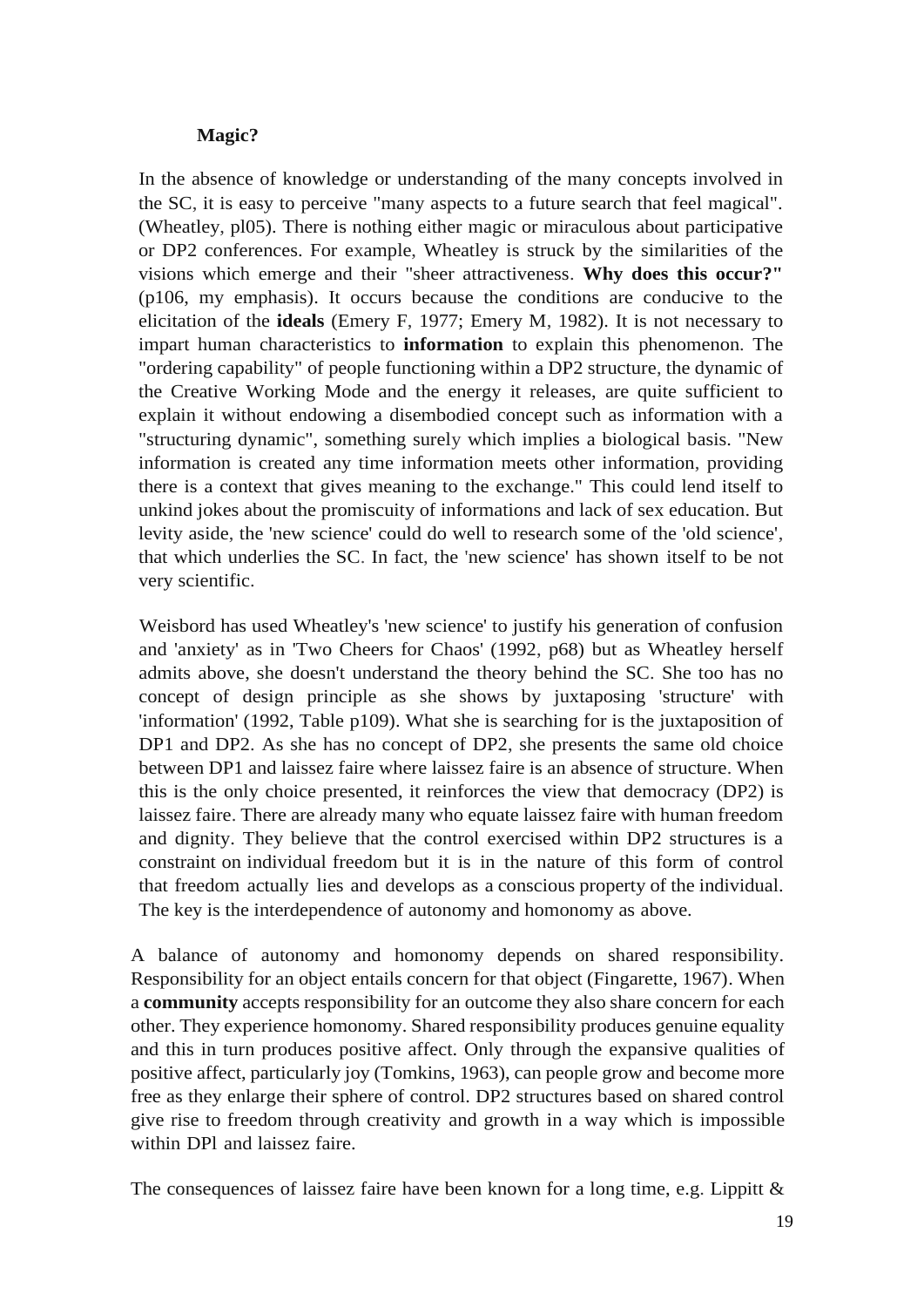White, 1943. Its dangers are extensive particularly in cultures with trends towards individualism and dissociation. Generation of negative affects, feeling lost, inadequate and becoming demoralized leads to either further withdrawal from society and lack of care for others, or to increased lawlessness and random·aggression. Putting autonomy on centre stage and believing that some natural goodness or order will arise and prevail, promotes laissez faire, reducing the probability of shared responsibility for outcomes and those with whom the sharing needs to be done.

This belief also bears more than a distinct resemblance to the magical thinking of the 1960s. **Do You Believe in Magic?** (Gottlieb, 1987). 'Shut your eyes, think it or say it and it will happen' is the essence of magical thinking. "Sixties survivors...think the (old) world already ended, and can't understand why its still here...we said, 'Its either all gonna end, or its gonna be transformed, and we're the lever and the fulcrum on which these things are gonna move'. **And IT DIDN'T HAPPEN"** (Gottlieb, 1987, p387).

There is no doubt that the USA experienced the most intense and extensive countercultural wave in the sixties and seventies. Gottlieb's analysis is useful in this context as it highlights features of this 'revolution' which would be inimicable to the real structural revolution taking place, were they to seriously resurface. The SC is designed to make long lasting change and it achieves that by staying totally task oriented around a carefully defined system in an objective world. The 60s wave by contrast had a totally **internal** focus. From every perspective, Gottlieb found the implicit message that 'if we change ourselves, we will change the world'. Weisbord continues to stress the 'Pogo phenomenon- we have met the enemy and they is us' (Weisbord, 1992, p68; Weisbord and Janoff, 1994, p5). The 60s encompassed change in values, perceptions and individual personal behaviour. "It gave us time to deepen the changes in ourselves, but deluded us about the ease of changing the world." (Gottlieb, 1987, p308).

There was a powerful awareness of 'the System', "the evil spell of the mechanistic world view" (p193) and hierarchy (DPl). But there was no conceptual understanding of the System, how to analyze and change it. When laissez faire is seen as the only alternative to DP1, nothing changes. The 60s were a major experiment which proved unequivocally that:

> . expressing values and dreaming dreams alone are inadequate

•

. the powerless no matter how much they have changed

themselves, remain powerless.

Any potential innovation such as a new social method for change needs to be evaluated in terms of what it can and cannot achieve before it is adopted. If it is found to promote laissez faire because of ignorance of the design principles and belief in the Human Relations ideology, it is destined to join the already long list of similar failed experiments. One of the real dangers of the degradation of the SC is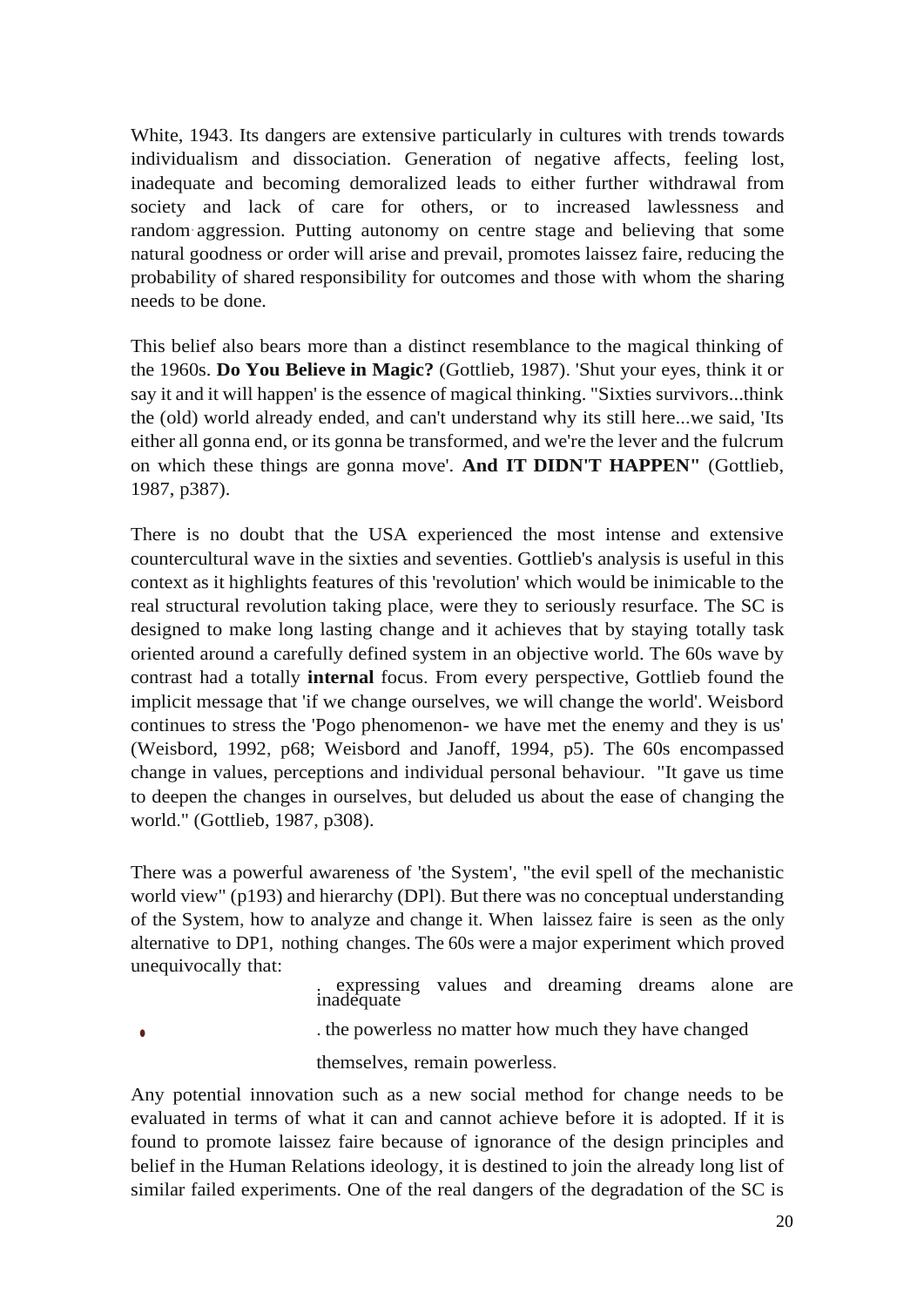that it will encourage existing trends towards magical thinking in the US. When change becomes difficult, it may be found easier to resort to an internal focus and build stronger walls to insulate the self or the internal however defined, from the external.

# **Spoken vs Written Language**

All processes within the SC are designed for community building and active adaptation via **spoken language.** Data presented orally becomes the property of all and binds people together (Farb, 1973, p24-5). It is irrelevant in a SC whether the community or individuals are oral or illiterate. If we are to take active adaptation seriously, then our processes cannot be limited to the affluent and the literate. Accessibility is a critical feature of any transforming method.

This contrasts with another feature of the SRLW model which militates against community building. Its basis lies in writing in individual workbooks and then on wall paper as individuals, without benefit of oral/aural sharing. This is an individuating experience and again reinforces the status quo and its trends towards dissociation. There is a correlation between literacy and dissociation (Ong, 1967). In addition, this process wastes paper as 70 people write up the same items over and over again.

In highlighting individual superficialities, reinforcing literacy and limiting access, SRLW also denies many opportunities for learning more about being part of a genuinely human community where each individual becomes part of the whole environment.

# **Community Building vs Aggregate of Groups**

The following diagrams illustrate the most usual course of relationship between groups and whole system under two concepts. The SC is built around the establishment of interdependency and integration. The other involves little or no integration. The results are vastly different.

In Figure 2, the second heading should read *No Integration: Groups for Information Transmission*. Figure 2 shows that in the SC, small groups are used only as scaffolding or vehicles for the task and increasingly become irrelevant as the community consolidates. In other models such as the SRLW, community really does not develop at all leaving the groups as full entities in their own right. This is true even when there is no overt conflict although the groups may move closer together. When there is overt conflict, groups move further apart.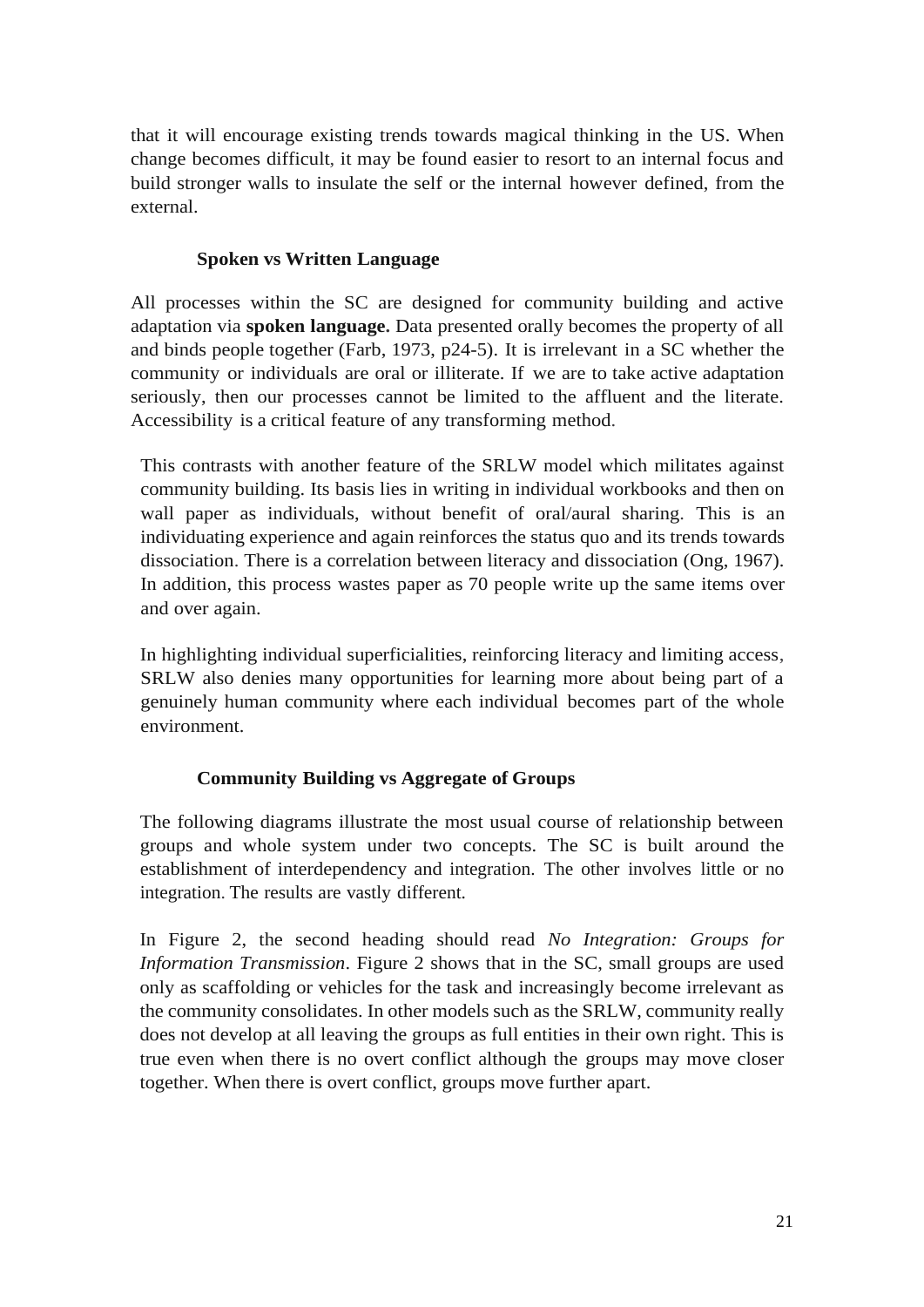

The less interdependence and integrative activity, the more individuals and interest groups can continue to see themselves as separate from the larger whole. Of course, when participants are not part of the system, it is entirely proper for them to see themselves as external to the system. But that makes a mockery of the idea that the SRLW model for example, is a SC because in a SC, those people wouldn't be participants.

As above, if this type of event goes well, the product is a better informed and closer set of 'stakeholders' or parts. These will continue to act as entities but with greater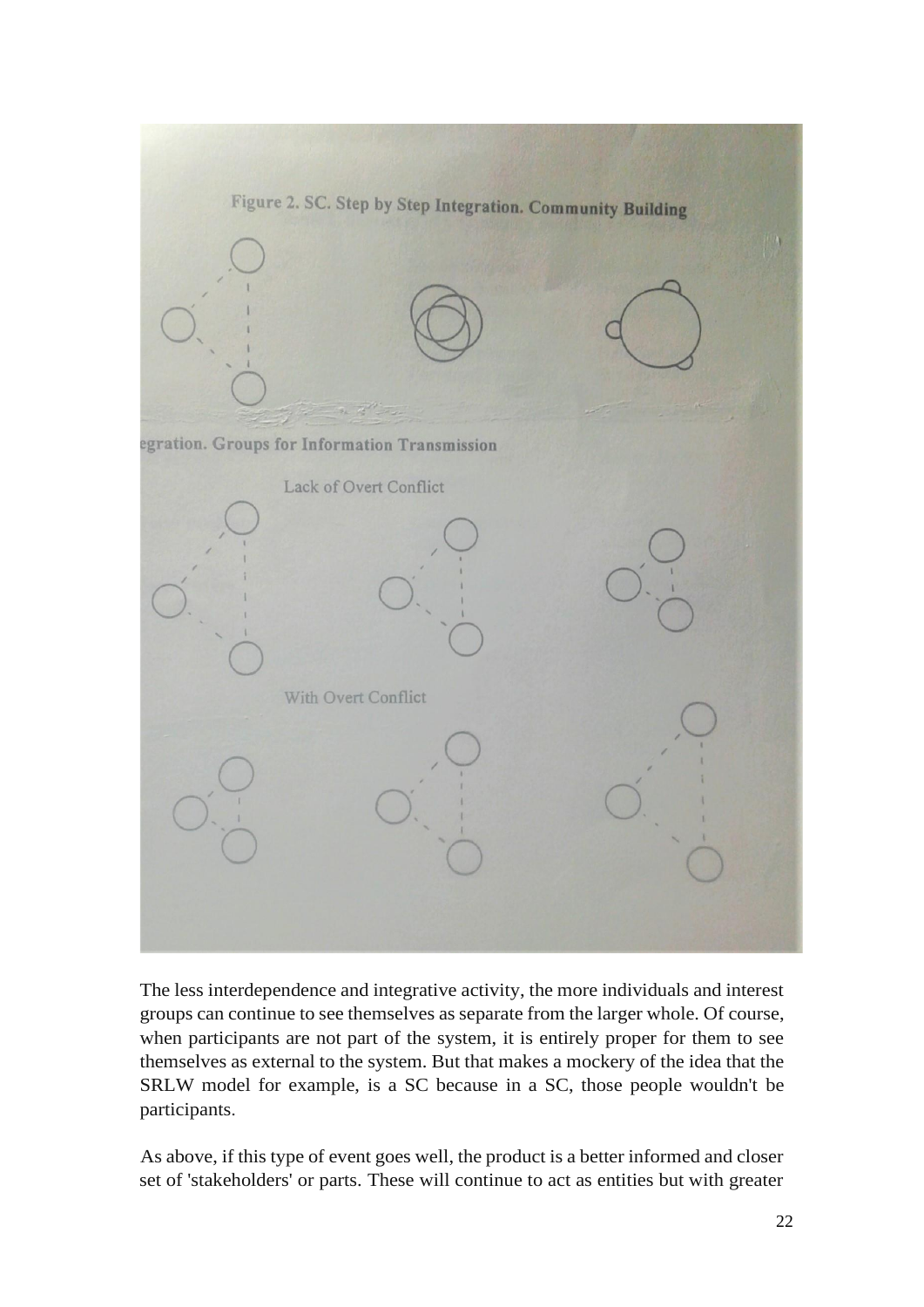understanding of and accommodation to the other entities. If it ends with overt hostilities, the dynamics of fight/flight mean that even accurate information shared will tend to be disregarded and distances between parties will expand. They will see themselves as less bound by basic interdependence.

The product of the SC is a system within which some parts may still take different stands on some outstanding issues as in Industrial Relations but the parts will work as system with a vested interest in enlarging the common action base of the system.

If the purpose of an event requires community building, then it is virtually impossible to obtain that result from the group model. The groundwork isn't there for it. If the purpose is merely data collection, information sharing and/or 'getting to know you', then the group event will work as long as fight/flight is avoided. Given this, it would be wise for the action planning phase to be omitted entirely.

The SC is based on community and uses groups only to speed work up and provide validation. It does not emphasize "self-managing small groups" (Weisbord, 1992, p51) but it uses them. It does not use small group facilitators as did Morely and Trist (1992). But Smith (1992) had 'self managing groups with facilitators' which again shows the confusion of using fashionable terms without concepts. Self managing groups (DP2) cannot by definition have 'facilitators' any more than they can have fixed 'leaders' (DP1).

Because the SC is a community event it works best with about 35 people. If more are required to cover knowledge of the system, then a series of SCs or a Multisearch (Emery M, 1982, 1992b) is designed with final integration of strategic goals. It is a **socioecological** model- system in environment. The group model is a variant of participative, social island conferences which find it very difficult to achieve a slight degree of community (Emery **M** & Emery F, 1978, p274-277). It belongs to the class **socioperceptual -** parts with partial and overlapping perceptions.

| <b>Table 2. Summary of Community Building vs Group Work</b> |                                                             |                                                 |  |
|-------------------------------------------------------------|-------------------------------------------------------------|-------------------------------------------------|--|
| <b>Type</b>                                                 | Socioecological<br>(Trusted & tested)<br>interdependencies) | Socioperceptual<br>(Perceived)<br>similarities) |  |
| <b>Purpose</b>                                              | Systemic<br>planning,<br>Community<br>building              | Data Transmission $\&$<br>understanding         |  |
| <b>Integration</b>                                          | High                                                        | Low                                             |  |
| Common ground                                               | Explicit,<br>sharp                                          | Impressionistic boundary                        |  |
| <b>Short Term Product</b>                                   | Learning/planning<br>community                              | Knowledge & accommodation                       |  |
| <b>Long Term Future</b>                                     | Active adaptation (acting)<br>wisely)                       | Better networking<br>(Understanding)            |  |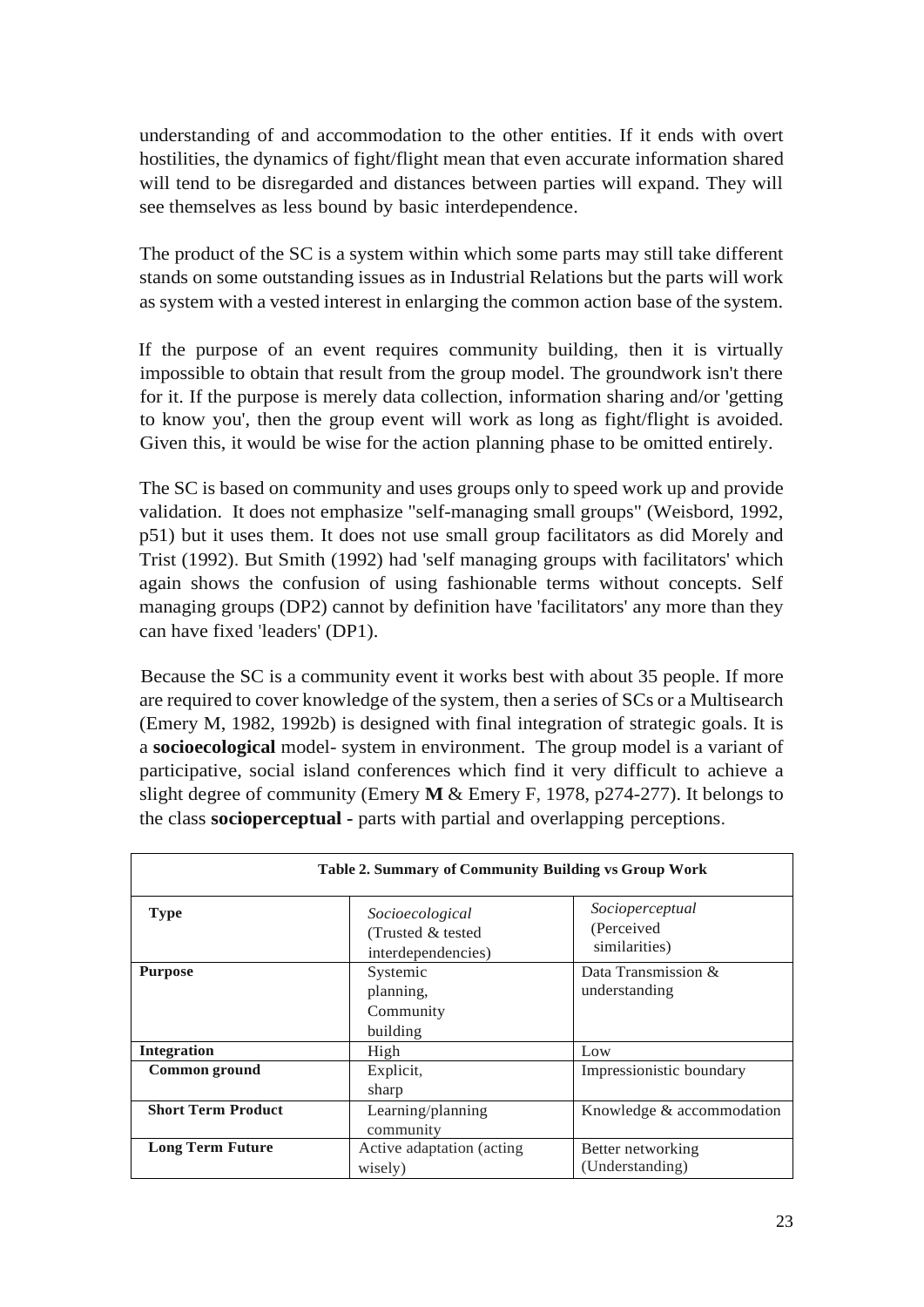### **Mechanism vs Contextualism**

Moving from open systems (L22->L11->Integration) to Past->Present->Future, entails a transformation from a practice of contextualism to yet another experience of mechanism (Pepper, 1966). Linear time as a bulwark of mechanism denies the non linear human experience of time, history and potential future as meaningful events and changes. It institutionalizes mechanistic, measurable logic, e.g. decades, not **psychologic** as people directly extract meaning from experiencing concrete historical events in the present and similarly merge past and future into creative acts in the present. The SC makes **conscious change** at the level of world hypothesis. Others accept and reinforce the status quo, eg "to help people describe and **accept** their (mutual) current reality" as an impetus for action. ... "As we **accept**  our common fate, we tum towards each other...we must each perceive that 'we are the world'... The action shift comes at the **unconscious** level as we discover that in the wider context it is **much** easier to make practical action plans and to commit ourselves willingly" (Weisbord, 1992, p67-68, my emphasis on 'accept').

In Weisbord's statement above, the reality of the  $L_{22}$  has become us personally, change has become action, turning towards each other, conscious has become unconscious. Yet wisdom inheres in **consciously** experiencing, understanding and practising the meaning of the whole (Knudtson & Suzuki, 1992).

### **Conclusion: Let's not Confuse Apples and Oranges**

Enough basic concepts and practices of the SC have been spelt out to clarify the major confusion which is that any large group participative method is a SC. Any pure participative event is based on DP2 but that is only one dimension built into the SC. When a DP2 event is confused with a SC, it is possible to say "I have given up trying to classify 'degrees' of searching" (Weisbord, 1992, pl5). But when the features of the SC are put together as a unique constellation of features, a method, it is quite easy to delineate it from other participative events.

| Table 3. Summary of Differences in Outcomes     |                                                          |                                                     |  |
|-------------------------------------------------|----------------------------------------------------------|-----------------------------------------------------|--|
|                                                 | Search Conference                                        | <b>SRLW</b> Model                                   |  |
| <b>Observance of reality</b>                    | Yes, interdependence $\&$<br>rationalization of conflict | individualism<br>&<br>No,<br>avoidance of conflict  |  |
| Mode                                            | Oral/aural                                               | Literate                                            |  |
| <b>Asch's Conditions</b>                        | Observed                                                 | Violated                                            |  |
| <b>Bion's Dynamics</b>                          | Prevented                                                | <b>High Probability</b>                             |  |
| <b>Design Principles</b><br>e.g. responsibility | Central                                                  | Ignored                                             |  |
| for implementation                              | Yes.<br>System in room                                   | N <sub>0</sub><br>(System & Environment in<br>room) |  |
| <b>Purpose</b>                                  | Community                                                | Groups                                              |  |
| <b>Projected Scenario</b>                       | <b>Active Adaptation</b>                                 | Dissociation                                        |  |
| <b>World Hypothesis</b>                         | Contextualism                                            | Mechanism                                           |  |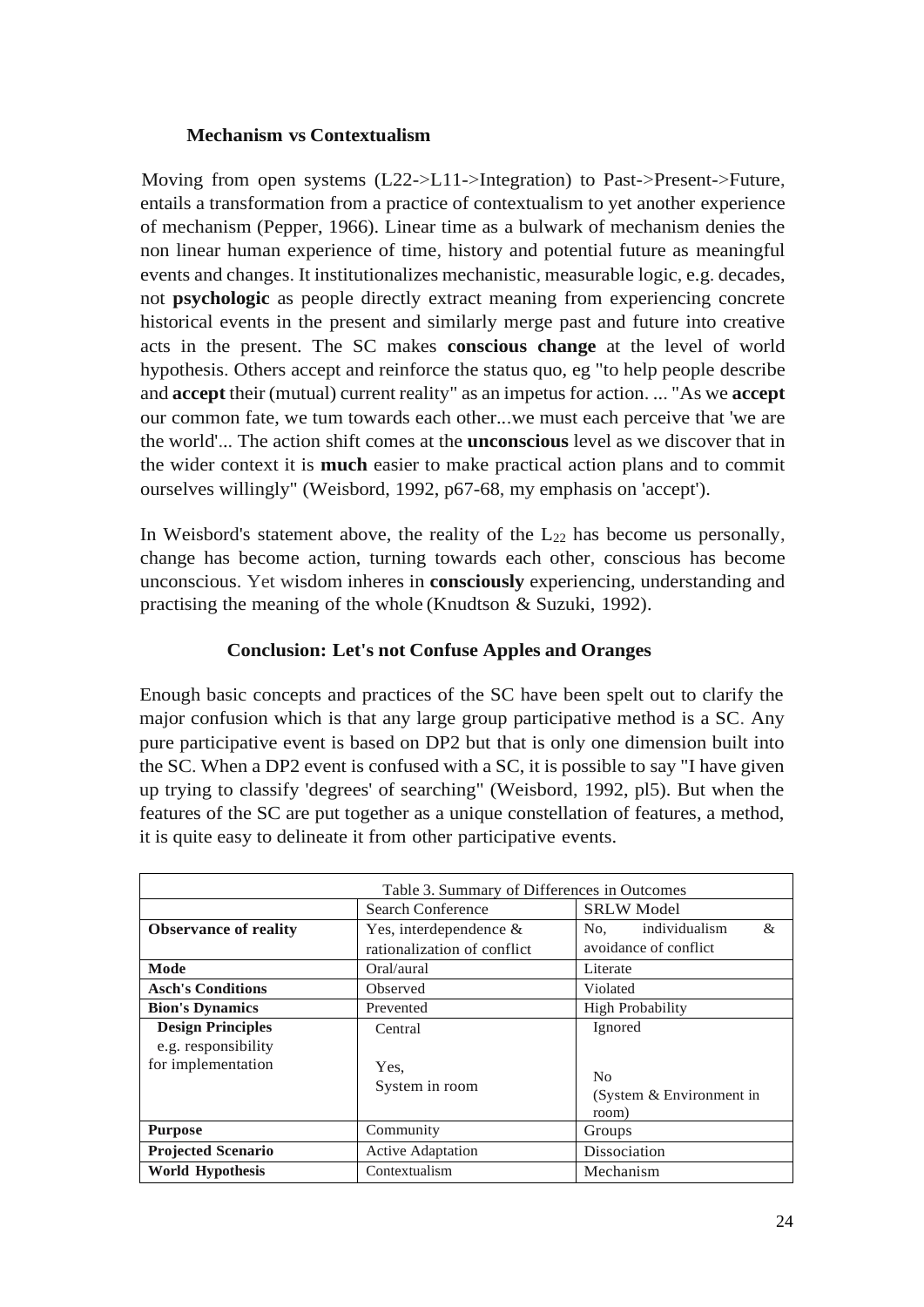As the summary Table 3 shows, Weisbord would necessarily fail to compare the SRLW model with the SC in terms of degrees. The same applies to most other large group methods. Are they all fruit? Yes. They are all participative events. The other models do not produce the same outcomes as the SC for the reasons spelt out above. They should not be confused with it. Many unique designs for unique purposes use bits from the SC but that does not make them SCs.

Experienced designers and managers know that different designs and practices produce different **outcomes.** It would be nice if it were true that "There are quite a few real things going on, used in different ways by different people in different settings. The overriding reality, I conclude, is 'equifinality' - lots of paths to the same place. That place, of course, is greater control of and responsibility for our own lives" (Weisbord, 1992, pl5).

That is abusing the term equifinality in the current faddish way (Emery M, 1993, p4) and the summary of differences in outcomes makes nonsense of it. If equifinality did apply to social methods, then much social science would be irrelevant and the years of work put into developing the Search Conference to its current reliable form would have been unnecessary. It has been necessary in order to ensure that people can reliably learn how to take responsibility for their own lives.

#### **References**

Ackoff, R L & Emery FE. (1972) *On Purposeful Systems.* Tavistock Press & Aldine Atherton.

Angyal A. (1965) *Neurosis and Treatment: A Holistic Theory.* John Wiley & Sons

Asch SE. (1952) *Social Psychology.* Prentice-Hall

Axelrod D. (1992) *Preserving Freshwater Fisheries.* pp283-286 of Weisbord, 1992. Baburoglu O N &M A Garr III. (1992) *Search Conference Methodology for*

*Practitioners: AnIntroduction.* pp73-81 of Weisbord, 1992

Bailey D & Dupre S. (1992) *The Future Search Conference as a Vehicle for Educational Change: A Shared Vision/or Will Rogers Middle School, Sacramento, California.* Journal of Applied Behavioural Science. 28 4 510-519

Bion WR. (1952) *Group Dynamics: A Review.* International Journal of Psychoanalysis.

33 235-247 Bohm D & Weber R. (1983) *Of Matter and Meaning: The Super-Implicate Order.* ReVision. 6 1 34-44

Briggs J. (1992) *Can Lessons Learnt from Subatomic Particles Help Solve Social Problems?* ppl 13-124 of Weisbord, 1992

Bunker B B & Alban B T. (1994) *Conclusion: What Makes Large Group Interventions Effective?*

Journal of Applied Behavioural Science. 28 4 579-591

Burgess M S. (1992) *The Creative Search Gathering.* pp403-4 l 8 of

Weisbord, 1992Cebula N & Rehm B. (1994) *Personal communication.*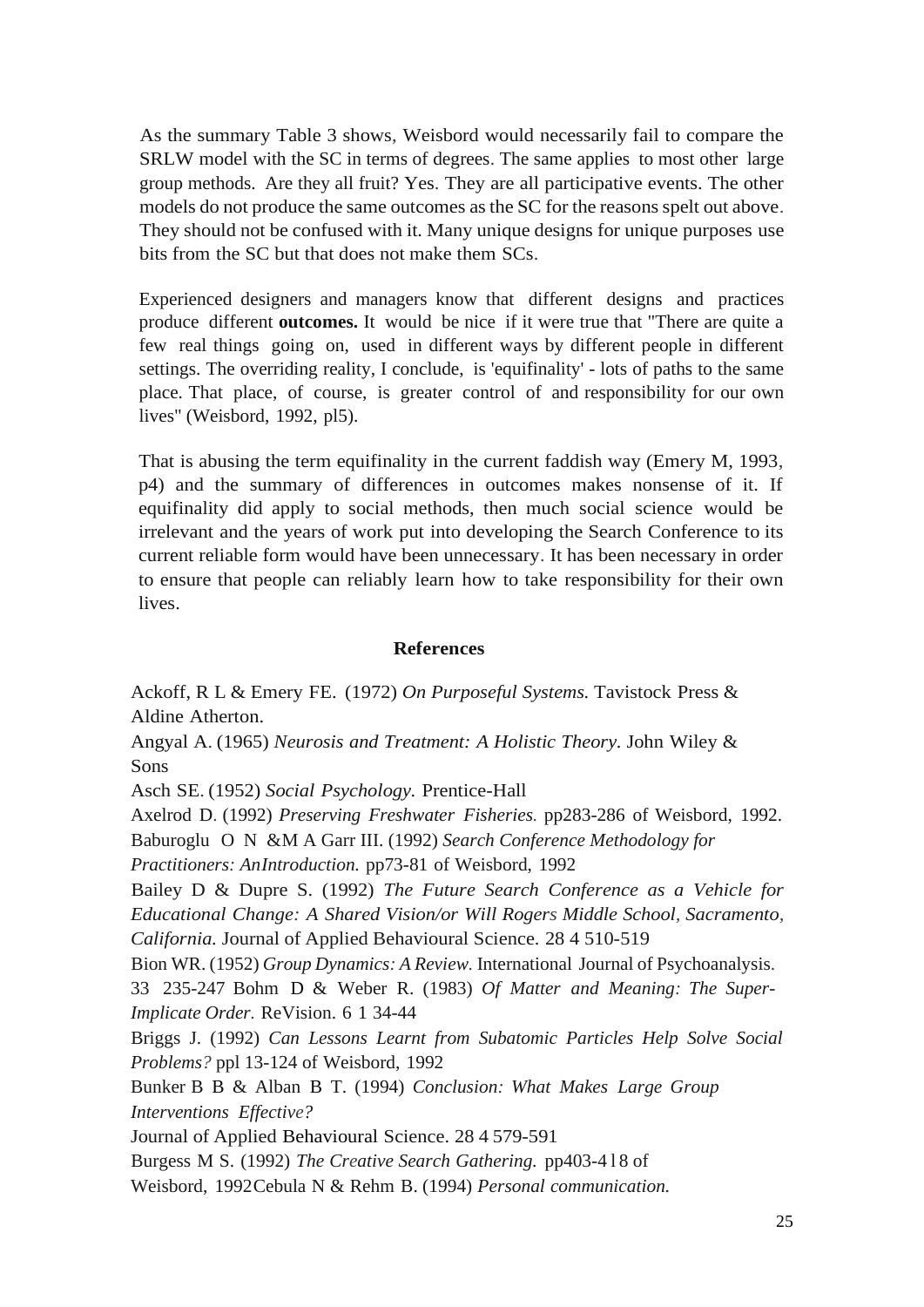Chein I. (1972) *The Science of Behaviour and the Image of Man.* Basic Books

Crombie A D. (1985) *The Nature and Types of Search Conferences.* International Journal of Lifelong Learning. 4 1 3-33

Crombie AD. (1992) *Empowering People with Diabetes: The Australian Diabetes Foundation.* pp249- 264 of Weisbord, 1992.

Cumming J A. *The Centre/or International Education.* pp375-379 of Weisbord, 1992 Dubras M & Brokhaug I K (1992) *The Isle of Jersey Future Search.* pp363-372 of Weisbord, 1992.

Emery F E. (1966) *Report No. 2. The Rationalization of Conflict: A Case Study.*  Tavistock TIHR. No. T821.

Emery F E. (1967) *The Next Thirty Years: Concepts, Methods and Anticipations.* Human Relations. 20 199-237

Emery FE. (1977) *Futures We Are In.* Martinus Nijhoff Social Science Division. Leiden.

Emery F E. (1978) *An Inadequate Dichotomy: 'Structured' vs 'Unstructured' Learning.* pp222-5 of Emery M, 1993

Emery F E. (1980) *Educational Paradigms: An Epistemological Revolution.* pp40-85 of Emery M (ed) 1993

Emery F E Trist E L. (1960) *Report on the Barford Conference for Bristol/Siddeley, Aero-engine Corporation,* July 10-16. Tavistock TIHR. No. 598

Emery F E & Trist E L. (1965) *The Causal Texture of Organizational Environments.* Human Relations. 18 21-32

Emery M. (1974) *Planning our Town.* Centre for Continuing Education. Australian National University. Canberra.

Emery M (ed). (1976) *Searching: for new directions, in new ways, for new times.* Centre for Continuing Education. Australian National University. Canberra.

Emery M. (1982) *Searching: for new directions, in new ways, for new times.* Centre for Continuing Education. Australian National University. Canberra.

Emery M. (1986a) *Towards an Heuristic Theory of Diffusion.* Human Relations.39 5 411-432

Emery M. (1986b) *The Battle for Orillia. Report of the conference 'Explorations in Human Futures.'* www.socialsciencethatactuallyworks.com

Emery **M.** ( 1992a) *Training Search Conference Managers.* pp325-342 of Weisbord, 1992.

Emery M. (1992b) *Workplace Australia: lessons for the P fanning and Design of Multisearches.* Journal of Applied Behavioural Science. 28 4 520-533

Emery M (ed). (1993) *Participative Design for Participative Democracy.* Centre for Continuing Education. Australian National University. Canberra.

Emery M. (In Press) *The Search Conference: Design and Management of learning.*  Vol III of The Social Engagement of Social Science: A Tavistock Anthology. University of Pennsylvania Press.

Emery M & Emery F E. (1978) *Searching: for new directions, in new ways, for new times.* In Sutherland J W (ed). Management Handbook for Public Administrators. (pp257-301) Van Nostrand Reinhold Co.